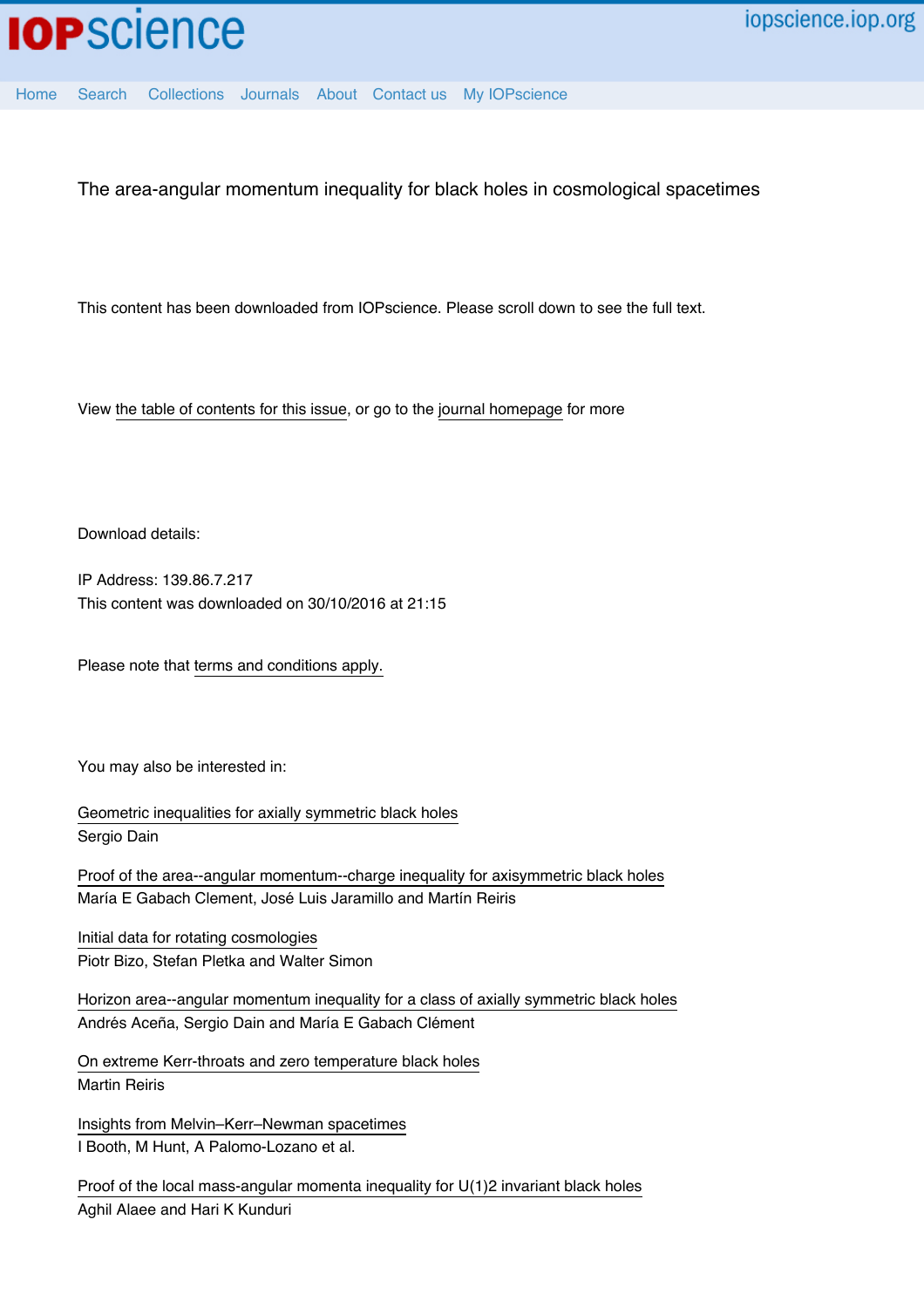Class. Quantum Grav. 32 (2015) 145006 (23pp) [doi:10.1088/0264-9381/32/14/145006](http://dx.doi.org/10.1088/0264-9381/32/14/145006)

# The area-angular momentum inequality for black holes in cosmological spacetimes

## María Eugenia Gabach Clément<sup>1</sup>, Martín Reiris<sup>2</sup> and Walter Simon<sup>3</sup>

 $1$  Grupo de Relatividad y Gravitación Facultad de Mathemática, Astronomía y Física, FaMAF Universidad Nacional de Córdoba, Ciudad Universitaria, CP:X5000HUA Córdoba, Argentina

<sup>2</sup> Max-Planck-Institut für Gravitationsphysik Am Mühlenberg 1, D-14476 Potsdam-Golm, Germany

<sup>3</sup> Gravitationsphysik Fakultät für Physik, Universität Wien Boltzmanngasse 5, A-1090 Wien, Austria

E-mail: [walter.simon@univie.ac.at,](mailto:walter.simon@univie.ac.at) [gabach@famaf.unc.edu.ar](mailto:gabach@famaf.unc.edu.ar) and [martin@aei.mpg.de](mailto:martin@aei.mpg.de)

Received 2 February 2015 Accepted for publication 24 April 2015 Published 29 June 2015



#### Abstract

For a stable, marginally outer trapped surface (MOTS) in an axially symmetric spacetime with cosmological constant  $\Lambda > 0$  and with matter satisfying the dominant energy condition, we prove that the area A and the angular momentum *J* satisfy the inequality  $8\pi |J| \leq A \sqrt{(1 - AA/4\pi)(1 - AA/12\pi)}$ , which is saturated precisely for the extreme Kerr–de Sitter family of metrics. This result entails a universal upper bound  $|J| \leq J_{\text{max}} \approx 0.17/A$  for such MOTS, which is saturated for one particular extreme configuration. Our result sharpens the inequality  $8\pi |J| \leq A$  (Dain and Reiris 2011 *Phys. Rev. Lett.* [107](http://dx.doi.org/10.1103/physrevlett.107.051101) [051101](http://dx.doi.org/10.1103/physrevlett.107.051101), Jaramillo, Reiris and Dain 2011 Phys. Rev. Lett. D 84 [121503\)](http://dx.doi.org/10.1103/physrevd.84.121503), and we follow the overall strategy of its proof in the sense that we first estimate the area from below in terms of the energy corresponding to a 'mass functional', which is basically a suitably regularized harmonic map  $\mathbb{S}^2 \to \mathbb{H}^2$ . However, in the cosmological case this mass functional acquires an additional potential term which itself depends on the area. To estimate the corresponding energy in terms of the angular momentum and the cosmological constant we use a subtle scaling argument, a generalized 'Carter-identity', and various techniques from variational calculus, including the mountain pass theorem.

Keywords: area inequality, apparent horizon, cosmological constant



Content from this work may be used under the terms of the [Creative Commons](http://creativecommons.org/licenses/by/3.0/) [Attribution 3.0 licence](http://creativecommons.org/licenses/by/3.0/). Any further distribution of this work must maintain attribution to the author(s) and the title of the work, journal citation and DOI.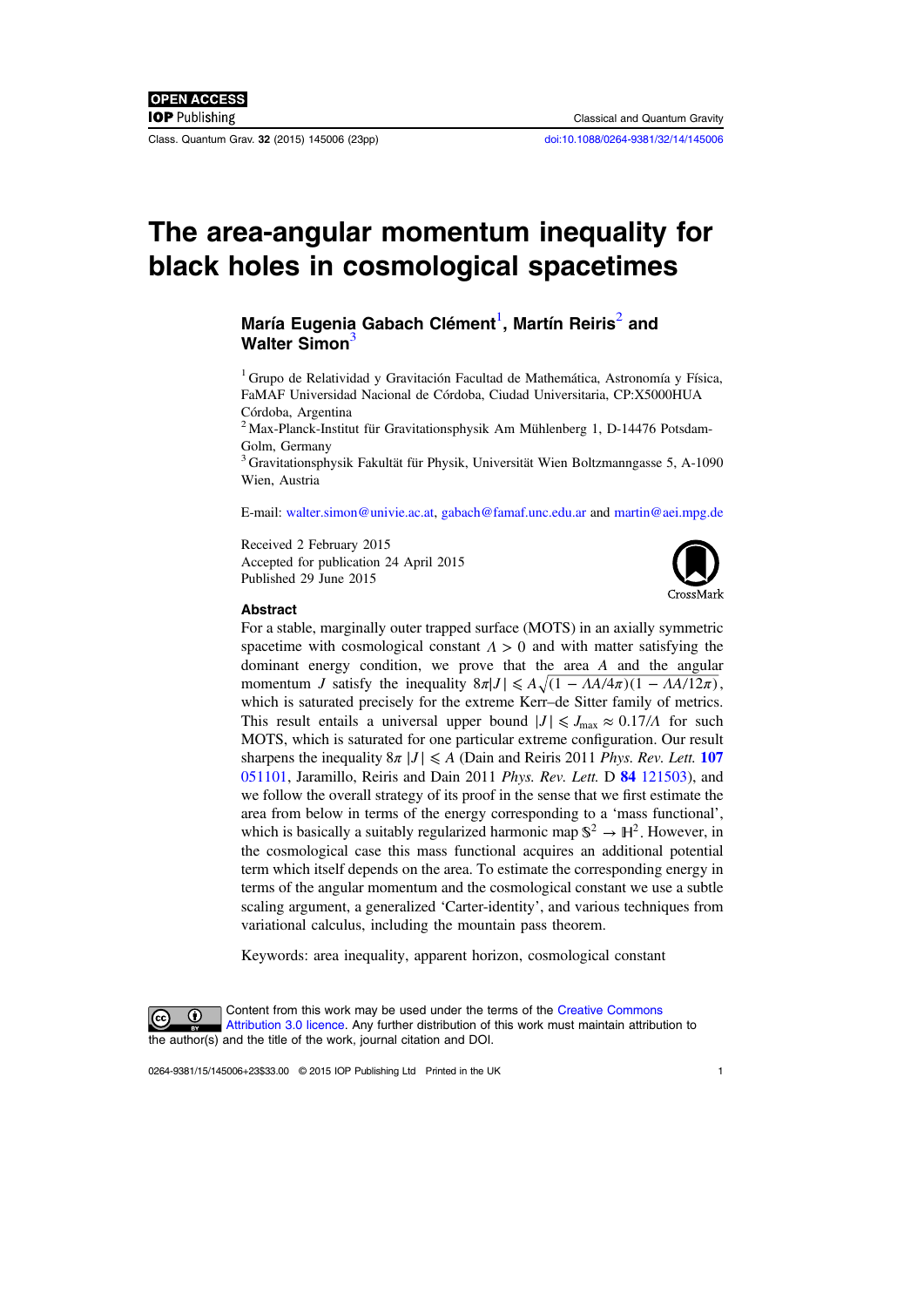#### <span id="page-2-0"></span>1. Introduction

Some remarkable area inequalities for stable marginally outer trapped surfaces (MOTS) have been proven recently [[6](#page-22-0)–[10,](#page-22-0) [14](#page-23-0)–[16,](#page-23-0) [18](#page-23-0)–[20\]](#page-23-0). In particular, for axially symmetric configurations with area A and angular momentum *J*, there is the bound  $[7, 14]$  $[7, 14]$  $[7, 14]$  $[7, 14]$  $[7, 14]$ 

$$
|J| \le \frac{A}{8\pi},\tag{1.1}
$$

which is saturated for extreme Kerr black holes. Although a cosmological constant Λ does not explicitly enter into  $(1.1)$ , this inequality holds in the presence of a non-negative  $\Lambda$ . On the other hand, when *Λ* > 0, stable MOTS obey the lower bound

$$
A \leq 4\pi \Lambda^{-1},\tag{1.2}
$$

saturated for the extreme Schwarzschild–de Sitter horizon [[12\]](#page-22-0). This readily implies the universal upper bound

$$
|J| \leqslant (2\Lambda)^{-1} \tag{1.3}
$$

which, however, can never be saturated even in theory (leaving practical considerations aside in view of the fact that  $\Lambda^{-1}$  is of order 10<sup>122</sup>.

The situation bears some analogy to stable MOTS in (not necessarily axially symmetric) spacetimes with electromagnetic fields and electric and magnetic charges  $Q_E$  and  $Q_M$ . In this case the inequalities  $A \geq 4\pi Q^2$  [\[9](#page-22-0)] with  $Q^2 = Q_E^2 + Q_M^2$  (saturated for extreme Reissner– Nordström horizons) and  $A \leq 4\pi\Lambda^{-1}$  imply the (unsaturated) bound  $Q^2 \leq \Lambda^{-1}$ . There is however the stronger bound [\[16](#page-23-0)]

$$
AA^2 - 4\pi A + 16\pi^2 Q^2 \le 0\tag{1.4}
$$

which is saturated for extreme Reissner–Nordström–de Sitter configurations and, moreover, improves the universal charge bound to  $Q^2 \leq (4\Lambda)^{-1}$ .

Returning to the present axially symmetric case, the main objective of this article is to incorporate explicitly the cosmological constant into inequality  $(1.1)$  and determine how it controls the allowed values of the angular momentum. We prove the following theorem.

**Theorem 1.1.** Let  $S$  be an axially symmetric, stable MOTS together with an axially symmetric 4-neighborhood of S called (N,  $g_{ii}$ ). On (N,  $g_{ii}$ ) we require Einstein's equations to hold, with  $\Lambda > 0$  and with matter satisfying the dominant energy condition (DEC). Then the angular momentum  $J$  and the area  $A$  of  $S$  satisfy

$$
|J| \le \frac{A}{8\pi} \sqrt{\left(1 - \frac{\Lambda A}{4\pi}\right)} \left(1 - \frac{\Lambda A}{12\pi}\right),\tag{1.5}
$$

$$
|J| \le J_{\text{max}} = \frac{3\sqrt{2}}{8\Lambda\sqrt[4]{3}} \left(1 - \frac{1}{\sqrt{3}}\right) \approx \frac{0.17}{\Lambda}.
$$
 (1.6)

Here  $(1.5)$  is saturated precisely for the 1-parameter family of extreme Kerr–de Sitter  $(KdS)$  horizons while the universal bound  $(1.6)$  is saturated for one particular such configuration.

The proof of this theorem will be sketched in section [4,](#page-9-0) while details are postponed to section [5.](#page-12-0) We discuss now its scope and the main differences, similarities and difficulties compared to the ones cited above.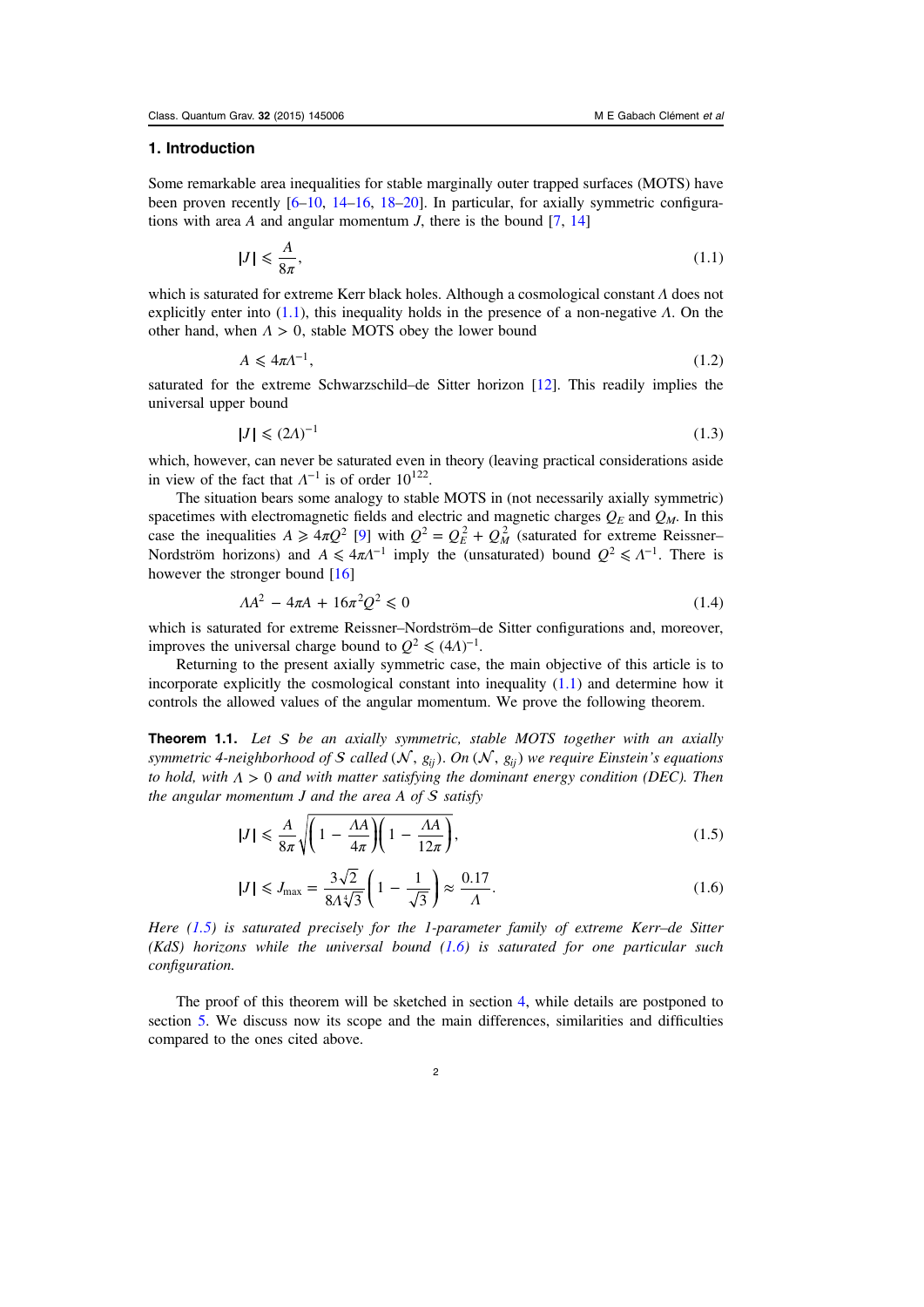As  $\Lambda > 0$ , the main inequality ([1.5](#page-2-0)) is stronger than both [\(1.1\)](#page-2-0) and [\(1.2\)](#page-2-0); in particular it forbids the black hole to rotate as fast as its non-cosmological counterpart. Concerning the saturation of  $(1.5)$ , we observe the same pattern as in the previous inequalities: the extreme solutions set a bound to the maximum values of charges and/or angular momentum. The non-vanishing cosmological constant does not change this property of extreme black holes.

Inequality  $(1.6)$  $(1.6)$  $(1.6)$  is obtained in a straightforward manner from  $(1.5)$  and makes use of an interesting feature of the extreme KdS family. Given *Λ* > 0 there exists a maximum value for the angular momentum which is attained at a certain value of the area A. This property is not shared by extreme Kerr horizons  $(A = 0)$ , where the value of A determines the angular momentum as  $8\pi |J| = A$ . Note also that, as opposed to [\(1.3](#page-2-0)), ([1.6](#page-2-0)) is sharp and improves the numerical factor from 0.5 to 0.17 approximately.

As stated in theorem [1.1](#page-2-0), the inequality  $(1.5)$  holds between the area and angular momentum of stable MOTS's. Nevertheless, due to the analogy between stable MOTS and stable minimal surfaces in maximal slices, one can prove an analogous result for this type of surfaces as well (see [[6\]](#page-22-0) for a discussion of the similarities of these surfaces within the context of geometric inequalities).

Note that matter satisfying the DEC is allowed. The energy condition is required in order to dispose of the matter terms and to arrive at the 'clean' inequality  $(1.5)$  where matter does not appear explicitly. However, for electromagnetic fields we expect to obtain an inequality between area, angular momentum, electromagnetic charges  $Q_E$ ,  $Q_M$  and cosmological con-stant which should reduce to [\(1.5\)](#page-2-0) for  $Q = 0$  and to ([1.4](#page-2-0)) when  $J = 0$ . We discuss a corresponding conjecture in section [6](#page-21-0).

We now comment on the proof theorem [1.1](#page-2-0) which is not a straightforward generalization of previous results. To explain this we recall briefly the basic strategy of [\[7](#page-22-0), [14\]](#page-23-0) that leads to ([1.1](#page-2-0)). Starting with the stability condition one obtains a lower bound for the area of the MOTS in terms of a 'mass functional'  $\mathcal{M}$ . This  $\mathcal{M}$  is the key quantity in the proof, and depends only on the twist potential and the norm of the axial Killing vector. The non-negative cosmological constant and the matter terms (satisfying the DEC) neither appear in  $\mathcal M$  nor later in the discussion in this case. Therefore, the problem reduces to vacuum and with  $\Lambda = 0$ . Then, a variational principle is used to obtain a lower bound for  $M$ . The key point in this step is the relation between  $M$  and the 'harmonic energy' of maps between the two-sphere and the hyperbolic plane. This allows to use and adapt a powerful theorem by Hildebrandt et al [\[13](#page-22-0)] on harmonic maps, which gives existence and uniqueness of the minimizer for  $M$ . This minimizer, in turn, gives the right hand side of  $(1.1)$ .

In the present work where we strengthen  $(1.1)$  $(1.1)$  $(1.1)$  to  $(1.5)$ , two important obstacles appear. Firstly, the area A now appears not only as upper bound on the corresponding functional  $\mathcal M$ but also explicitly in  $M$  itself. This makes the variational principle hard to formulate. We overcome this problem in essence by 'freezing' A as well as J to certain values corresponding to an extreme KdS configuration, and by adapting the dynamical variables in  $\mathcal M$  suitably. Secondly, the relation of  $M$  to harmonic maps mentioned above no longer persists, whence the proof of existence and uniqueness of a minimizer for  $\mathcal M$  has to be done here from scratch. We proceed by proving first that every critical point of  $\mathcal M$  is a local minimum. Finally we use the mountain pass theorem in order to get the corresponding global statement. Our paper is organized as follows.

In section [2](#page-4-0) we recall and adapt some preliminary material, in particular the definition of angular momentum for general 2-surfaces, as well as the definition of a stable MOTS. In section [3](#page-6-0) we discuss relevant aspects of the KdS metric, focusing on the extreme case. In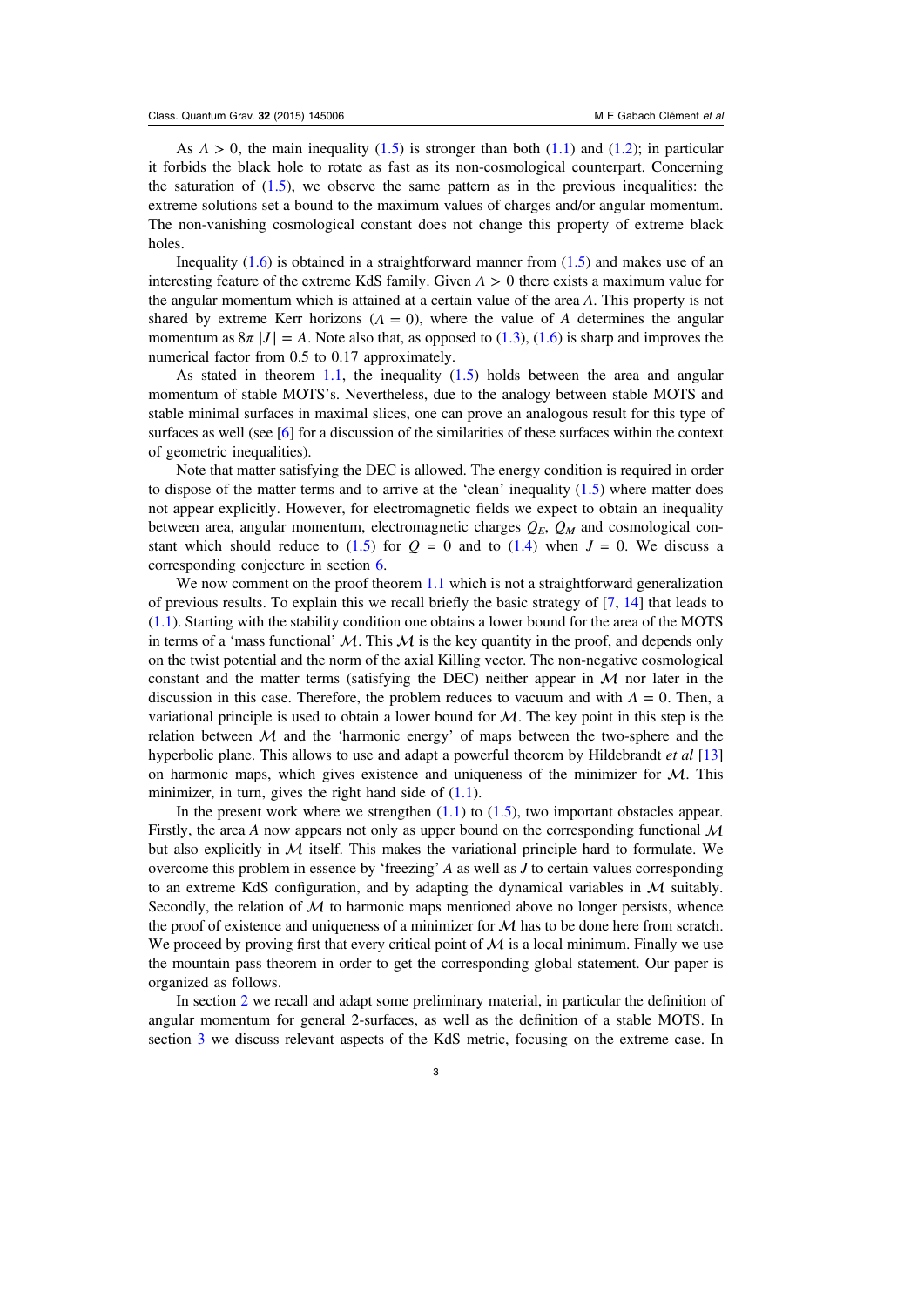<span id="page-4-0"></span>section [4](#page-9-0) we sketch the proof of theorem [1.1](#page-2-0), postponing the core of the argument to three key propositions which are proven in section [5.](#page-12-0)

In section [6](#page-21-0) we conjecture a generalization of our inequality to the case with electromagnetic field along the lines mentioned above already, and we also discuss briefly the case *Λ* < 0.

## 2. Preliminaries

## 2.1. The geometric setup

We consider a manifold  $\mathcal N$  which is topologically a 4-neighborhood of an embedded 2-surface S of spherical topology.  $\mathcal N$  carries a metric  $g_{ii}$  and a Levi-Civita connection  $\nabla_i$ . (Latin indices from i onwards run from 0 to 3, and the metric has signature  $(-, +, +, +)$ ). The field equations are

$$
G_{ij} = -\Lambda g_{ij} + 8\pi T_{ij},\tag{2.1}
$$

where  $\Lambda$  is the cosmological constant, and the energy momentum tensor  $T_{ii}$  satisfies the DEC. In sections 2 and [3](#page-6-0) we allow  $\Lambda$  to have either sign; this enables us to compare with and to carry over useful formulas from work which focuses on Kerr–anti-de Sitter, in particular [\[4](#page-22-0)] and [[5](#page-22-0)].

We next introduce null vectors  $\ell^i$  and  $k^i$  spanning the normal plane to S and normalized as  $\ell^{i}k_{i} = -1$ . We denote by  $q_{ij} = g_{ij} + 2\ell_{i}k_{j}$  the induced metric on *S*, the corresponding Levi-Civita connection by  $D_i$  and the Ricci scalar by <sup>2</sup>R.  $\epsilon_{ij}$  and dS are respectively the volume element and the area measure on S. The normalization  $\ell_i k^i = -1$  leaves a (boost) rescaling freedom  $\ell'^i = f \ell^i$ ,  $k'^i = f^{-1} k^i$ . While this rescaling affects some quantities introduced below in an obvious way, our key definitions such as the angular momentum  $(2.4)$  and the definition of stability  $(2.12)$  are invariant, and the same applies to all our results. The expansion  $\theta^{(\ell)}$ , the shear  $\sigma_{ij}^{(\ell)}$  and the normal fundamental form  $\Omega_i^{(\ell)}$  associated with the null normal  $l^i$  are given by

$$
\theta^{(\ell)} = q^{ij} \nabla_i \ell_j \; , \; \sigma_{ij}^{(\ell)} = q^k{}_i q^l{}_j \nabla_k \ell_l - \frac{1}{2} \theta^{(\ell)} q_{ij}, \; \Omega_i^{(\ell)} = -k^j q^k{}_i \nabla_k \ell_j. \tag{2.2}
$$

#### 2.2. Twist and angular momentum

We now assume that S as well as  $\Omega_i^{(\ell)}$  are axially symmetric, i.e. there is a Killing vector  $\eta^i$ on  $S$  such that

$$
\mathcal{L}_{\eta} q_{ij} = 0 \qquad \mathcal{L}_{\eta} \Omega_i^{(\ell)} = 0. \tag{2.3}
$$

The field  $\eta^i$  is normalized so that its integral curves have length  $2\pi$ .

We define the angular momentum of  $S$  as

$$
J = \frac{1}{8\pi} \int_{\mathcal{S}} \Omega_i^{(\ell)} \eta^i \mathrm{d}S,\tag{2.4}
$$

which will be related to the Komar angular momentum shortly.

By Hodge's theorem, there exist scalar fields  $\omega$  and  $\lambda$  on S, defined up to constants, such that  $\Omega_i^{(\ell)}$  has the following decomposition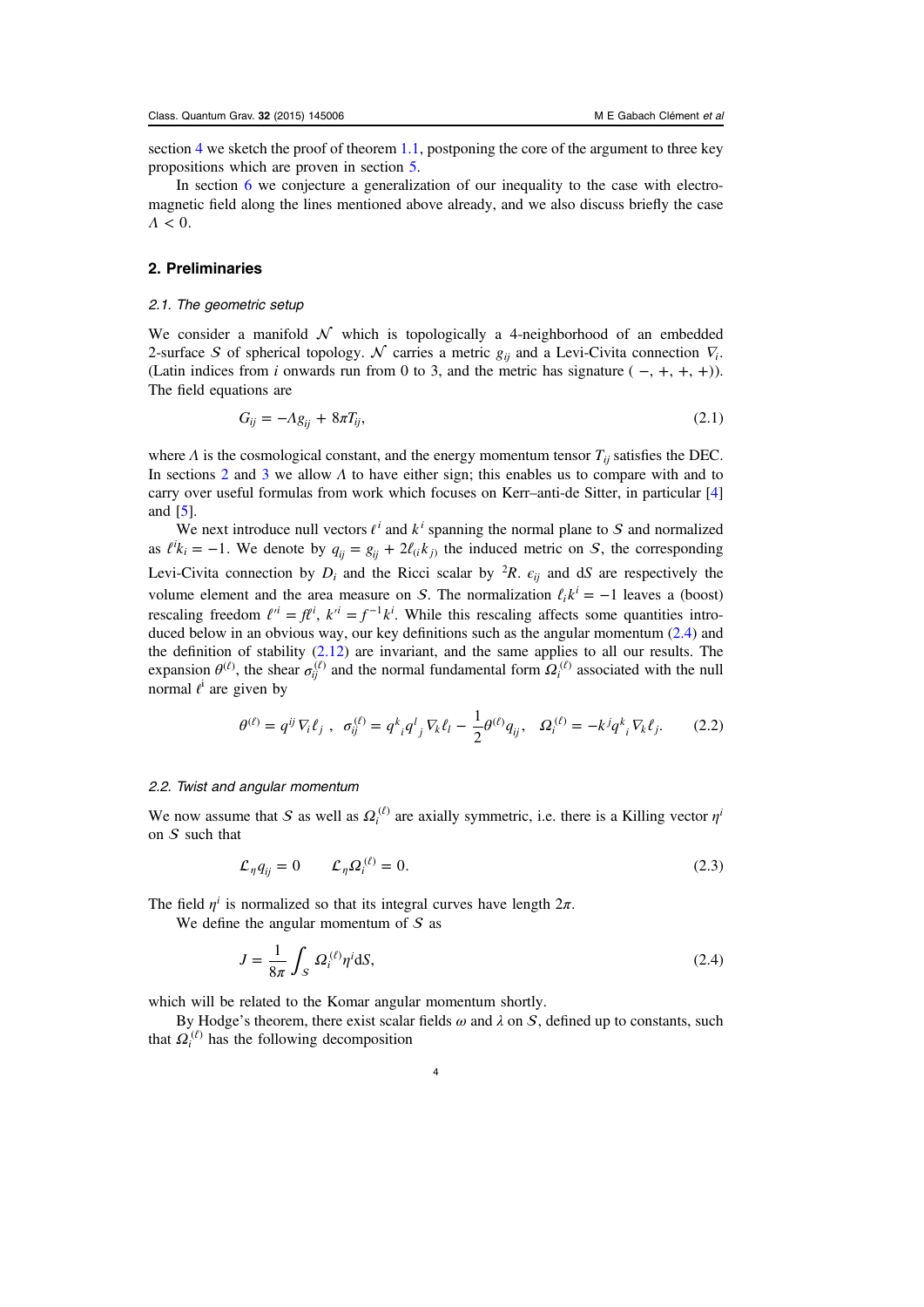<span id="page-5-0"></span>Class. Quantum Grav. 32 (2015) 145006 M E Gabach Clément et al.

$$
\Omega_i^{(\ell)} = \frac{1}{2\eta} \epsilon_{ij} D^j \omega + D_j \lambda. \tag{2.5}
$$

From axial symmetry it follows that

$$
\eta^i \Omega_i^{(\ell)} = \frac{1}{2\eta} \epsilon_{ij} \eta^i D^j \omega = \frac{1}{2} \eta^{-1/2} \xi^i D_i \omega,
$$
\n(2.6)

where  $\eta = \eta^i \eta_i$  and  $\xi^i$  is a unit vector tangent to S and orthogonal to  $\eta^i$ .

We now recall from [\[7](#page-22-0)] that on any axially symmetric 2-surface one can introduce a coordinate system such that

$$
q_{ij} dx^{i} dx^{j} = e^{2c} e^{-\sigma} d\theta^{2} + e^{\sigma} \sin^{2} \theta d\varphi^{2}
$$
 (2.7)

for some function  $\sigma$  and a constant c which is related to the area A of S via  $A = 4\pi e^c$ . In such a coordinate system we can write J as

$$
J = -\frac{1}{8} \int_0^{\pi} \omega' d\theta = -\frac{1}{8} [\omega(\pi) - \omega(0)],
$$
 (2.8)

where here and henceforth a prime denotes the derivative w.r.t.  $\theta$ . From now onwards we assume that the Killing vector  $\eta^i$  on S extends to  $\mathcal N$  as a Killing vector of  $g_{ij}$ . Of course this implies [\(2.3\)](#page-4-0). Moreover, it follows that  $\mathcal{L}_n \ell^i = \mathcal{L}_n k^i = 0$ . Using the first equation we obtain

$$
\eta^i \Omega_i^{(\ell)} = -k^j \ell^i \nabla_i \eta_j. \tag{2.9}
$$

Inserting (2.9) in [\(2.4\)](#page-4-0) we see that it indeed coincides with the Komar angular momentum

$$
J = \frac{1}{8\pi} \int_{\mathcal{S}} \nabla^i \eta^j \mathrm{d}S_{ij}.\tag{2.10}
$$

We finally introduce the twist vector

$$
\omega_i = \epsilon_{ijkl} \eta^j \nabla^k \eta^l. \tag{2.11}
$$

If the energy momentum tensor vanishes on  $\mathcal{N}$ , we have  $\nabla_i \omega_{i1} = 0$ . Hence there exists a twist potential  $\omega$ , defined up to a constant, such that  $\omega_i = \nabla_i \omega$ . The restriction of this scalar field to S is easily seen to coincide with the  $\omega$  introduced in ([2.5](#page-4-0)), which justifies the notation.

In what follows we will refer to the pair  $(\sigma, \omega)$  on S as the *data*.

#### 2.3. Stable MOTS

We now take S to be a marginally trapped surface defined by  $\theta^{(\ell)} = 0$ . We will refer to  $\ell^{i}$  as the *outgoing* null vector, which leads to the name MOTS.

Moreover, following [[2\]](#page-22-0) (section [5](#page-12-0)) we now consider a family of two-surfaces in a neighborhood of S together with respective null normals  $\ell_i$  and  $k_i$  and we impose the following additional requirements on  $S$  and its neighborhood.

**Definition 2.1.** A marginally trapped surface S is stable if there exists an outgoing  $(-k^i - n)$ oriented) vector  $X^i = \gamma \ell^i - \psi k^i$ , with  $\gamma \ge 0$  and  $\psi > 0$ , such that the variation  $\delta_X$  of  $\theta^{(\ell)}$  with respect to  $X<sup>i</sup>$  fulfills the condition

$$
\delta_X \theta^{(\ell)} \geq 0. \tag{2.12}
$$

Two remarks are in order here. Firstly, it is easy to see (see section 5 of [\[2](#page-22-0)]) that stability of S w.r.t. some direction  $X^i$  implies stability w.r.t all directions 'tilted away from'  $\ell^i$ . In particular, since  $\delta_{-\psi k} \theta^{(\ell)} \ge \delta_X \theta^{(\ell)}$  stability w.r.t. any X<sup>i</sup> implies stability in the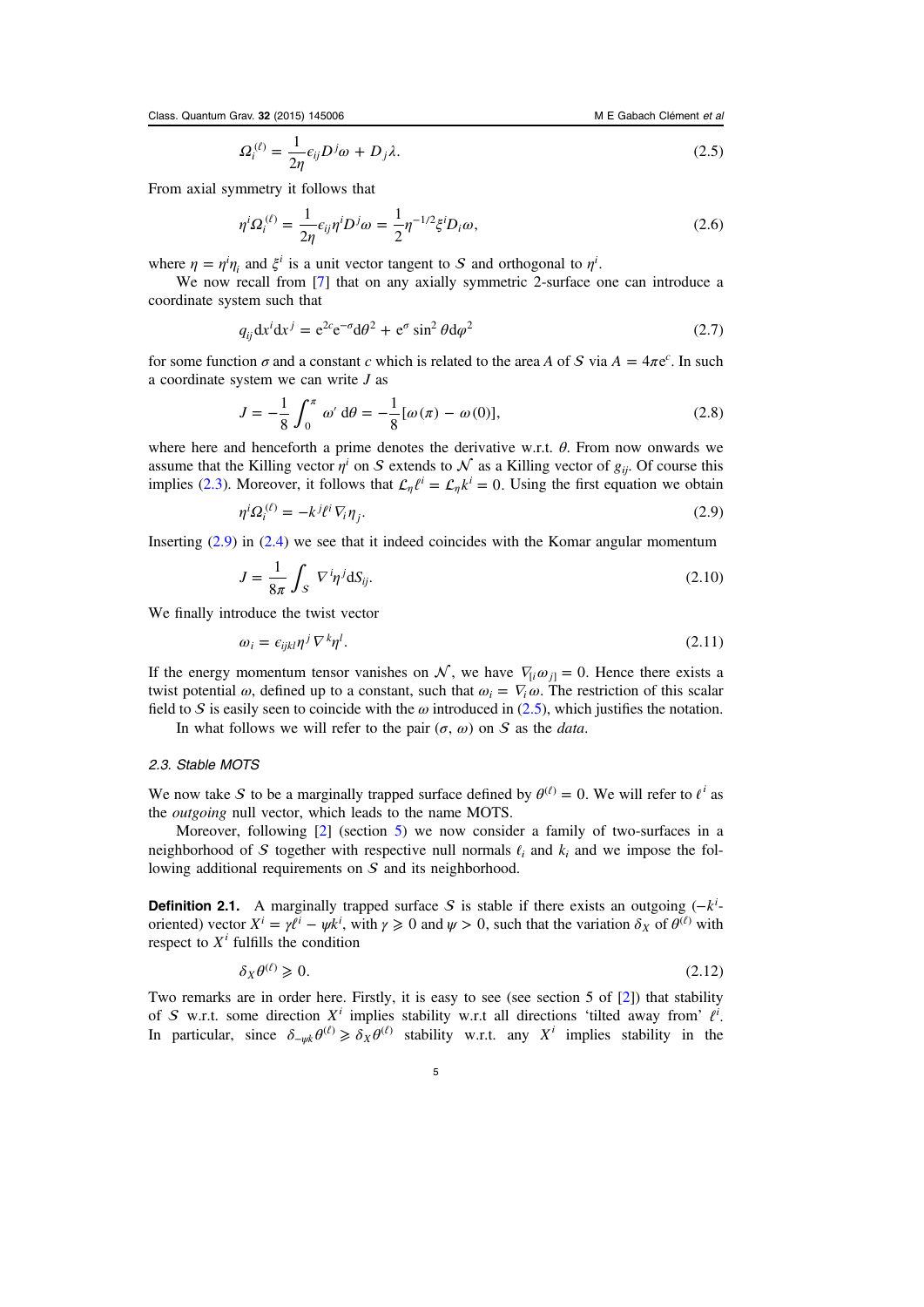<span id="page-6-0"></span>past outgoing null direction  $-k^i$ . This latter condition suffices as requirement for all our results.

The other remark concerns the relation between stability and axial symmetry. We recall that in  $[7, 14]$  $[7, 14]$  $[7, 14]$  $[7, 14]$ , inequality  $(1.1)$  $(1.1)$  $(1.1)$  was proven under the symmetry requirements  $(2.3)$  and under a stability condition similar to definition [2.1](#page-5-0) which, however, required  $\psi$  to be axially symmetric as well. (Axial symmetry of  $\gamma$  was also assumed but not used in the proof). In contrast, in the present theorem  $(1.1)$  we impose the stronger symmetry requirement that S as well as its neighborhood  $\mathcal N$  are axially symmetric. In this case it suffices to impose the stability condition ([2.12](#page-5-0)) as above, namely without explicitly requiring axial symmetry of  $\psi$ , since the existence of an axially symmetric function  $\widetilde{\psi}$  then follows automatically, see theorem 8.2. of [[2\]](#page-22-0). Moreover, for *strictly* stable MOTS (which satisfy  $\delta_X \theta^{(\ell)} \neq 0$  in addition to ([2.12](#page-5-0))) there follows even axial symmetry of the surface itself if its neighborhood is axially symmetric (see theorem 8.1. of [\[2](#page-22-0)]).

## 3. Kerr–de Sitter

In this section we review some relevant properties of the event horizons of the KdS solutions, making use of [[4,](#page-22-0) [5](#page-22-0)], and references therein. Other aspects of the rich and complex structure of these spacetimes can be found in [[11\]](#page-22-0).

#### 3.1. The metric, the horizon and the angular momentum

In 'Boyer–Lindquist' coordinates, the KdS metric is

$$
ds^{2} = -\frac{\zeta}{\rho^{2}} \left( dt - \frac{a \sin^{2} \theta}{\kappa} d\phi \right)^{2} + \frac{\rho^{2}}{\zeta} dr^{2} + \frac{\rho^{2}}{\chi} d\theta^{2} + \frac{\chi \sin^{2} \theta}{\rho^{2}} \left( a dt - \frac{r^{2} + a^{2}}{\kappa} d\phi \right)^{2},
$$
\n(3.1)

where

$$
\zeta = \left(r^2 + a^2\right) \left(1 - \frac{\Lambda r^2}{3}\right) - 2mr, \qquad \rho^2 = r^2 + a^2 \cos^2 \theta \tag{3.2}
$$

$$
\kappa = 1 + \frac{\Lambda a^2}{3}, \qquad \chi = 1 + \frac{\Lambda a^2 \cos^2 \theta}{3}, \tag{3.3}
$$

where  $m$  and  $a$  satisfy certain upper bounds, cf.  $[4, 5]$  $[4, 5]$  $[4, 5]$  $[4, 5]$ .

As a function of r,  $\zeta$  has one negative root and three positive roots (possibly counted with multiplicities). The greatest root,  $r_{\text{ch}}$ , marks the cosmological horizon, while the second greatest,  $r<sub>h</sub>$ , marks the event horizon (from now on simply called 'horizon').

The area of the horizon is

$$
A = \frac{4\pi \left(r_h^2 + a^2\right)}{\kappa} \tag{3.4}
$$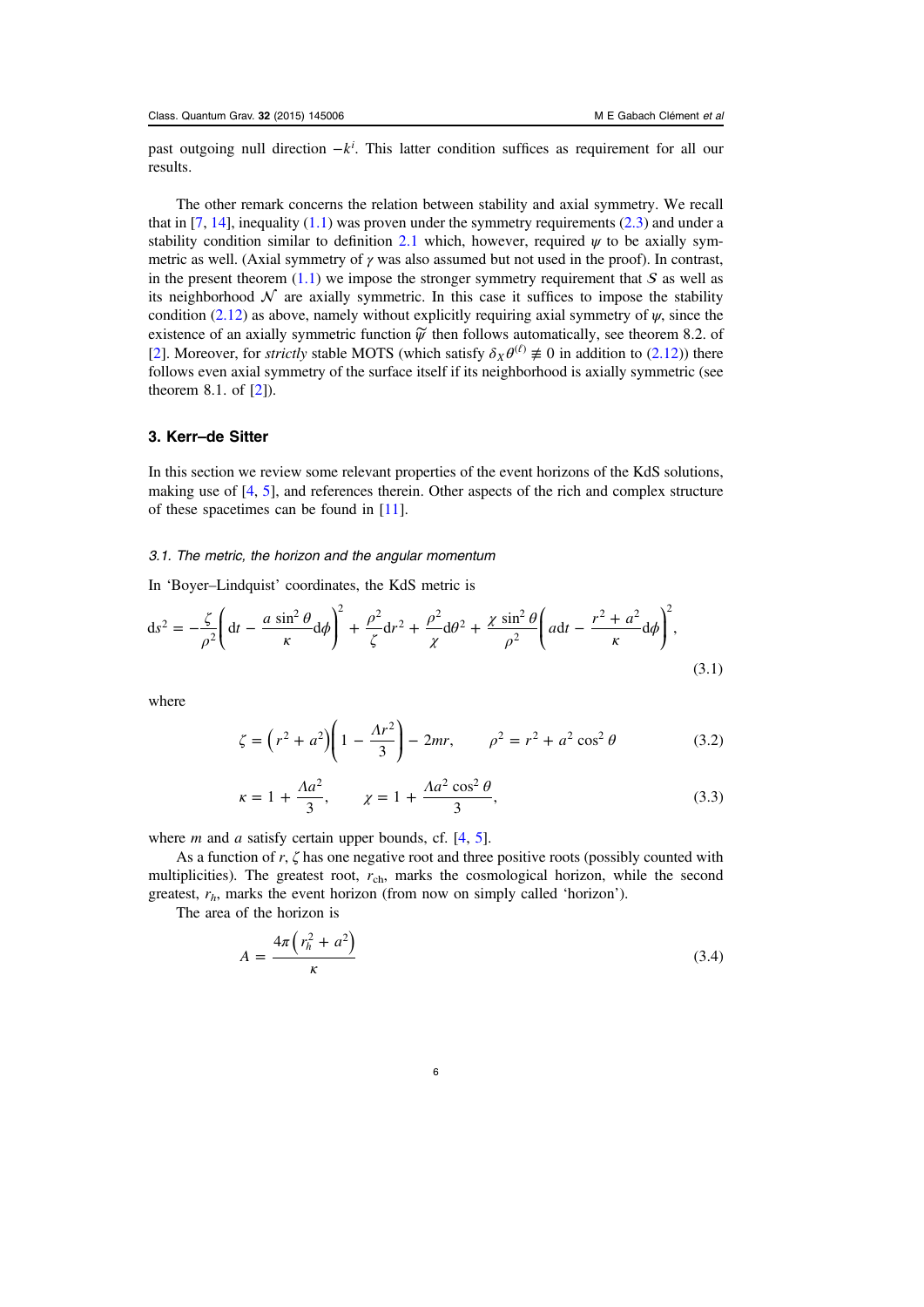<span id="page-7-0"></span>and the induced metric on it reads

$$
ds^{2} = \frac{\mu_{h}^{2}}{\kappa^{2} \rho_{h}^{2}} \left( \frac{\kappa^{2} \rho_{h}^{4}}{\mu_{h}^{2} \chi} d\theta^{2} + \sin^{2} \theta d\phi^{2} \right),
$$
\n(3.5)  
\nwhere  $\mu_{h}^{2} = (r_{h}^{2} + a^{2})^{2} \chi$  and  $\rho_{h} = r_{h}^{2} + a^{2} \cos^{2} \theta$ . Hence

 $\lambda$ 

 $\overline{a}$ 

$$
e^{\sigma+q} = \frac{r_H^2 + a^2}{\kappa} = e^c = \text{const.} = \frac{A}{4\pi}
$$
 (3.6)

and the metric is in the 'canonical form' (2.7) of [\[7](#page-22-0)]

$$
ds^2 = e^{\sigma} \left( e^{2q} d\theta^2 + \sin^2 \theta d\phi^2 \right)
$$
 (3.7)

with  $\sigma + q = c = \text{const.}$ 

We now calculate the twist potential  $\omega(\eta)$  everywhere (not only on S), for  $\eta^a = \partial/\partial \phi$ . Adapting a known calculation in the case  $\Lambda = 0$  (see e.g. appendix A of [\[3](#page-22-0)]) and omitting some intermediate steps, we find

$$
\omega' = \omega_{\theta} = \epsilon_{\theta\phi\tau\tau} g^{\tau\tau} g^{\tau\tau} \partial_{\tau} \eta_{t} + \epsilon_{\theta\phi\tau\tau} g^{\tau\tau} g^{\tau\phi} \partial_{\tau} \eta_{\phi} = -\frac{\zeta \sin \theta}{\kappa} \left( g^{\tau\tau} \partial_{\tau} g_{t\phi} + g^{\tau\phi} \partial_{\tau} g_{\phi\phi} \right) \tag{3.8}
$$

$$
= -\frac{\kappa}{\chi \sin \theta} \left( g_{\phi\phi} \partial_r g_{t\phi} - g_{t\phi} \partial_r g_{\phi\phi} \right) = -\frac{2ma \sin^3 \theta}{\kappa^2 \rho^2} \left[ r^2 - a^2 + \frac{2r^2}{\rho^2} \left( r^2 + a^2 \right) \right]
$$
(3.9)

$$
= -\frac{2ma}{\kappa^2} \frac{\partial}{\partial \theta} \left( \cos^3 \theta - 3 \cos \theta - \frac{a^2 \cos \theta \sin^4 \theta}{\rho^2} \right).
$$
 (3.10)

It follows that

$$
\omega = -\frac{2ma}{\kappa^2} \left( \cos^3 \theta - 3 \cos \theta - \frac{a^2 \cos \theta \sin^4 \theta}{\rho^2} \right).
$$
 (3.11)

We note that compared to the case  $\Lambda = 0$ ,  $\omega$  just gets an extra factor  $1/\kappa^2$ . Integrating and using  $(2.8)$  $(2.8)$  $(2.8)$  we obtain in particular that

$$
J = am/\kappa^2 \tag{3.12}
$$

which agrees with equation  $(2.10)$  of  $[5]$  $[5]$  and equation  $(18)$  of  $[4]$  $[4]$ .

## 3.2. Extreme horizons

When at least two of the three non-negative roots of  $\zeta(r)$  coincide, (one of which is necessarily  $r_h$ ), the horizon is called extremal. When this happens the geometry near the horizon degenerates to a 'throat'. We refer to [\[5](#page-22-0)] for a further discussion. In what follows we will just need the relation between the parameters  $m$ ,  $a$ ,  $A$ ,  $A$  and  $J$  which we derive explicitly.

For extremal event horizons the radius of the limiting sphere  $r_e$  satisfies, in addition to  $\zeta(r_e) = 0$ , the equation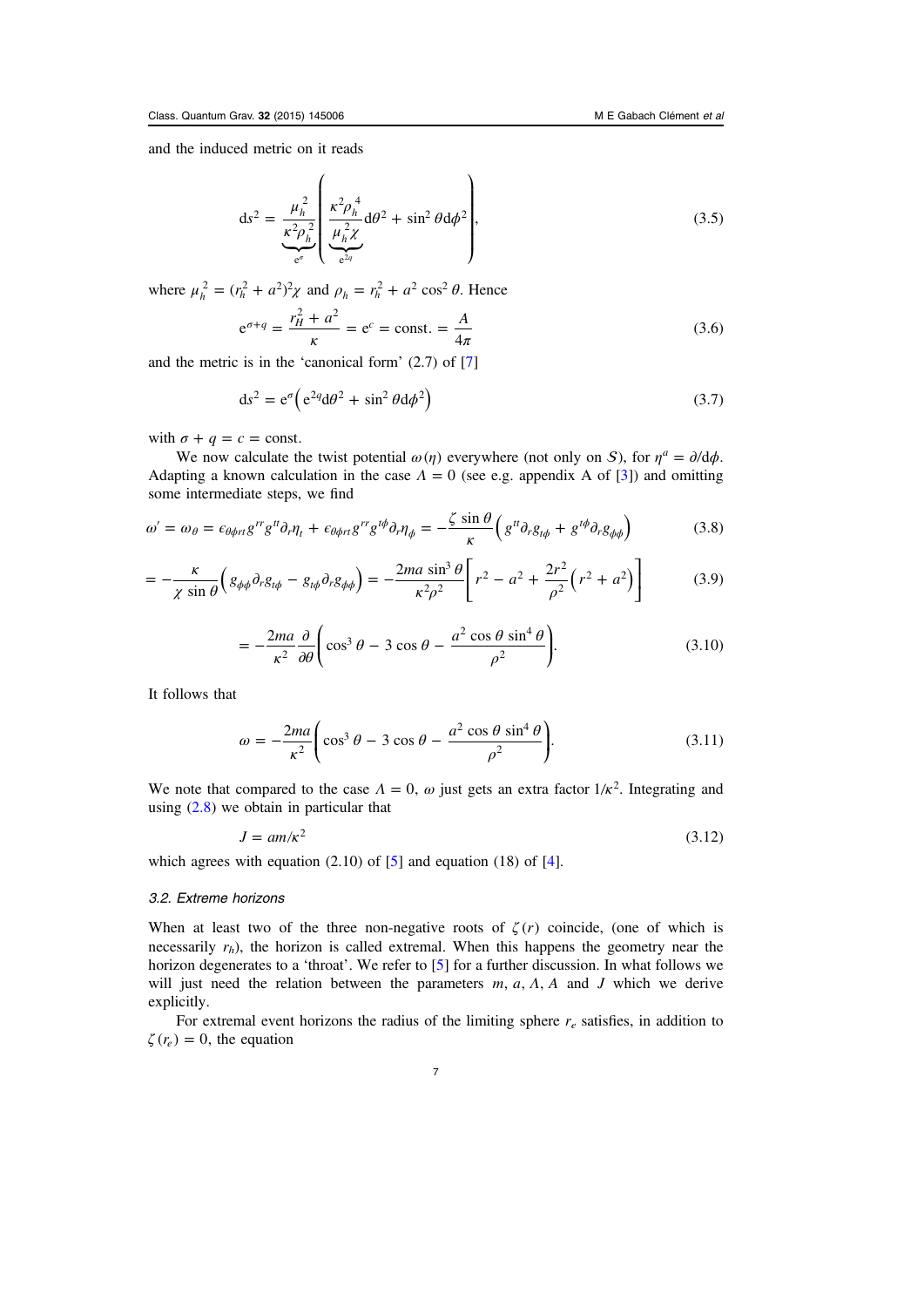$$
0 = \frac{1}{2} \frac{d\zeta}{dr} \bigg|_{e} = -\frac{2Ar_e^3}{3} + r_e \bigg( 1 - \frac{Aa^2}{3} \bigg) - m.
$$
 (3.13)

<span id="page-8-0"></span>Here and henceforth a subscript e indicates extremality. Eliminating m from  $\zeta(r_e) = 0$  and  $(3.13)$  $(3.13)$  $(3.13)$  we obtain

$$
\Lambda r_e^4 + r_e^2 \left( \frac{\Lambda a^2}{3} - 1 \right) + a^2 = 0. \tag{3.14}
$$

For  $\Lambda \leq 0$  this equation has just a single root which can be called extremal horizon, while for  $\Lambda > 0$  there are two solutions  $r_e = r_{\pm}$  for given *J*. Explicitly, for  $\Lambda > 0$ ,

$$
r_{\pm}^2 = \frac{1}{2A} \left( 1 - \frac{Aa^2}{3} \right) \pm \frac{1}{2A} \sqrt{\left( 1 - \frac{Aa^2}{3} \right)^2 - 4a^2 A}.
$$
 (3.15)

When  $r_e = r_{\perp}$ , (and  $r_e$  is not a triple root), the first two positive roots meet and  $r_e < r_{ch}$ , which means that a cosmological horizon persists in spacetime. On the other hand when  $r_e = r_+$ , then the last two positive roots coincide and the event and the cosmological horizons become both extremal (and merge).

Using (3.14) to eliminate  $a^2$  from [\(3.4\)](#page-6-0) we find

$$
A = \frac{8\pi r_e^2}{1 + Ar_e^2}.\tag{3.16}
$$

On the other hand, eliminating  $r_e$  from (3.14) and [\(3.4\)](#page-6-0) gives

$$
a^2 = \frac{A}{4\pi} \frac{1 - AA/4\pi}{(1 - AA/8\pi)(1 - AA/12\pi)}.
$$
\n(3.17)

In equation ([3.12](#page-7-0)) we eliminate now *m* using [\(3.13\)](#page-7-0), then  $a^2$  using (3.14) and finally  $r_e^2$  using (3.16). We obtain the following simple relation between the angular momentum and the area for extreme K(a)dS

$$
|J| = \mathcal{E}(A) \coloneqq \frac{A}{8\pi} \sqrt{\left(1 - \frac{A A}{4\pi}\right) \left(1 - \frac{A A}{12\pi}\right)}\tag{3.18}
$$

which after a trivial reformulation agrees with (2.32) of [[5](#page-22-0)]. In the case  $\Lambda > 0$  and  $J = 0$  the zeros of the parentheses correspond to the black hole horizon and the cosmological horizon of Schwarzschild–de Sitter, respectively.

For  $\Lambda > 0$  we are only interested in the domain  $\Lambda A/4\pi < 1$ -recall that this bound can be shown for all stable MOTS (irrespectively of spherical symmetry) [[12\]](#page-22-0). In this range of A, (3.18) takes on a maximal value

$$
J_{\text{max}} = \frac{3\sqrt{2}}{8\Lambda\sqrt[4]{3}} \left(1 - \frac{1}{\sqrt{3}}\right) \approx \frac{0.17}{\Lambda} \quad \text{at} \quad A_{\text{max}} = \frac{6\pi}{\Lambda} \left(1 - \frac{1}{\sqrt{3}}\right) \tag{3.19}
$$

which is the value stated in [\(1.6\)](#page-2-0). Moreover, for each *J* with  $|J| < J_{\text{max}}$  there are two values  $A_-(J) < A_+(J)$  for the area, see figure [1](#page-9-0). We are now ready to describe the proof of theorem [1.1.](#page-2-0)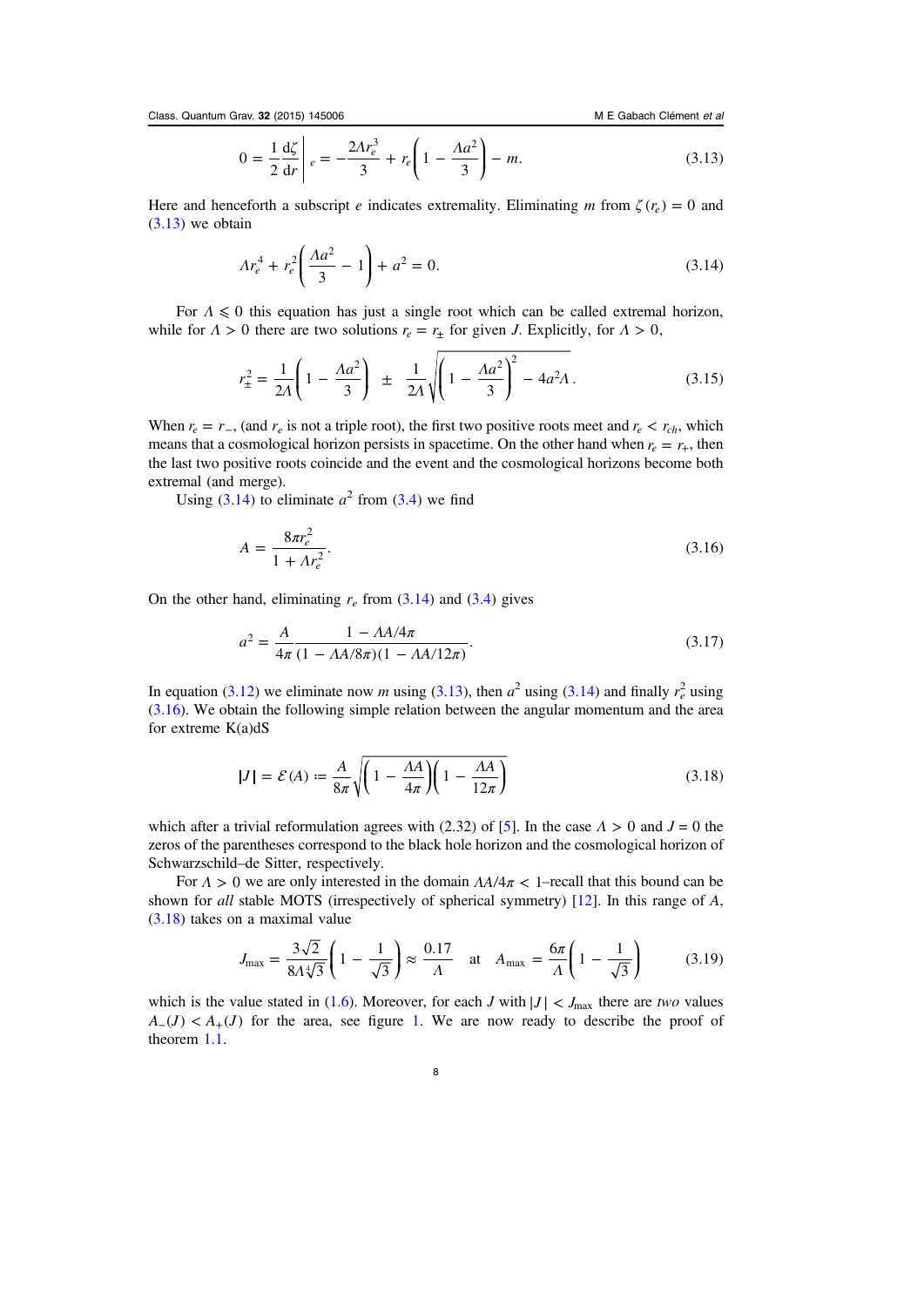<span id="page-9-0"></span>

**Figure 1.** The shaded region represents all points satisfying  $|J| \le \mathcal{E}(A)$ .



Figure 2. The construction described in theorem 4.1.

## 4. The structure and the proof of the main theorem

The main inequality

$$
J \mid \leqslant \mathcal{E}(A) \tag{4.1}
$$

with  $\mathcal E$  given in ([3.18](#page-8-0)) and  $\Lambda > 0$  will not be shown directly but it will follow from a related one. This is explained in the following theorem:

**Theorem 4.1.** For any given MOTS with area A, cosmological constant  $\Lambda$  and angular momentum J, there is a unique extreme KdS solution with area *A*ˆ constant Λ and angular momentum *J*ˆ such that

$$
\frac{|J|}{A^2} = \frac{|\hat{J}|}{\hat{A}^2},\tag{4.2}
$$

and  $\hat{A}\Lambda \leq 4\pi$ . Moreover, the inequality  $|J| \leq \mathcal{E}(A)$  is equivalent to the inequality

$$
\hat{A} \geqslant A. \tag{4.3}
$$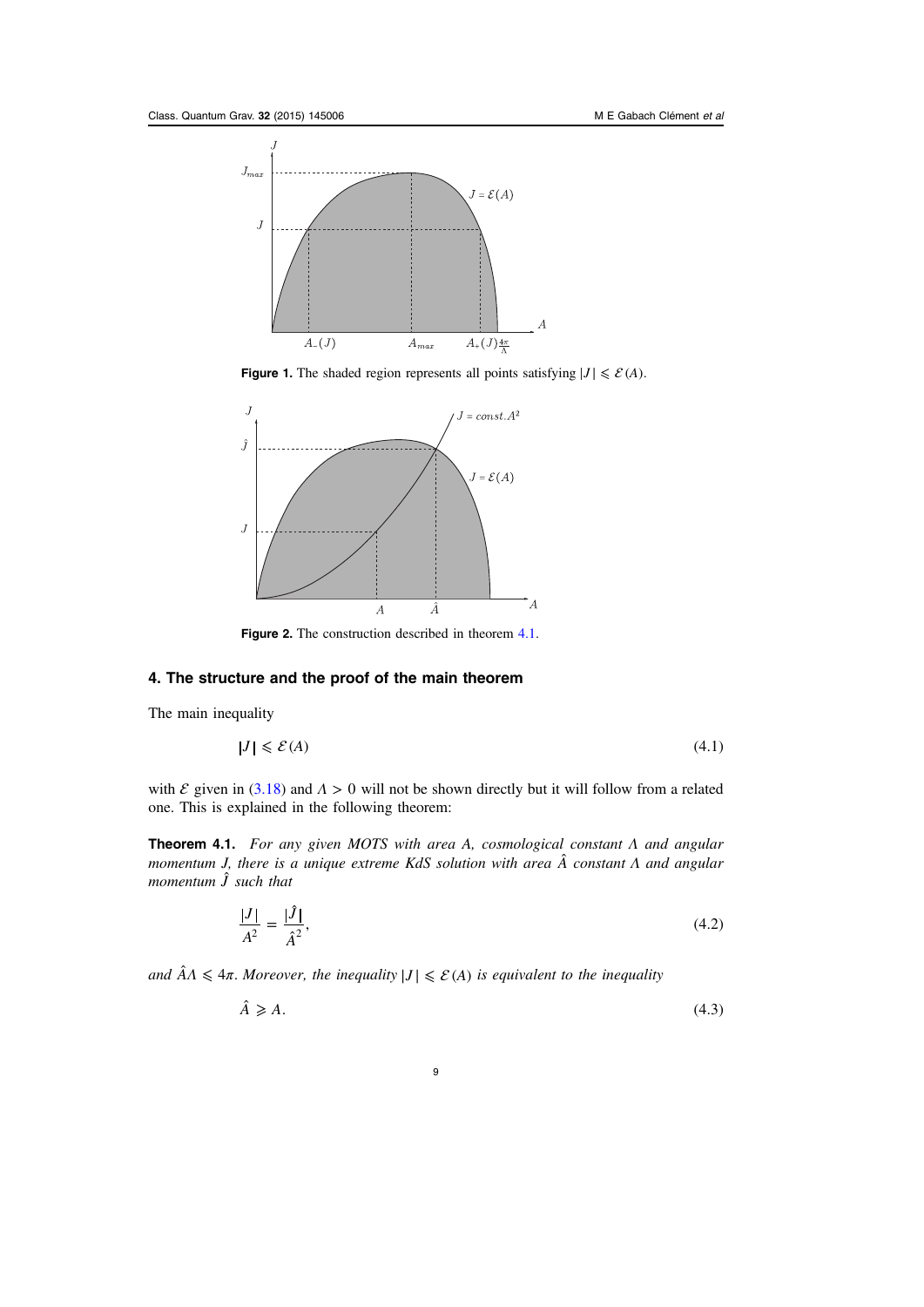<span id="page-10-0"></span>**Proof.** The first result, leading to equation  $(4.2)$  $(4.2)$  $(4.2)$ , is intuitively clear from figure [2](#page-9-0) since through any point  $(A, J)$  there is a unique parabola  $J/A^2$  = const., and any such parabola intersects the 'extreme' curve  $J = \mathcal{E}(A)$  precisely once apart from the trivial point (0, 0). To state this rigorously, let  $\lambda = A/\hat{A}$  and hence  $|\hat{J}| = \lambda^2 |J|$  and  $\hat{A}\Lambda \leq 4\pi$ . Then the hatted version of [\(3.18\)](#page-8-0) gives a quadratic equation for  $\lambda(J, A)$ . If  $32\pi^2\sqrt{3}$   $|J| > AA^2$  this equation has a unique solution other than  $(0, 0)$ . Otherwise, there are two non-trivial solutions but only one of them lies in the region of interest  $\hat{A}\Lambda \leq 4\pi$ .

To prove the equivalence between ([4.1](#page-9-0)) and ([4.3](#page-9-0)), assume first that  $\hat{A} \geq A$ . Then

$$
A^{2} \leq \hat{A}^{2} = |\hat{J}| \frac{A^{2}}{|J|} = \mathcal{E}(\hat{A}) \frac{A^{2}}{|J|} = \frac{\mathcal{E}(\lambda A)}{\lambda^{2}} \frac{\hat{A}^{2}}{|J|},
$$
(4.4)

where we have used ([4.2](#page-9-0)), ([3.18](#page-8-0)) and  $\hat{A} = \lambda A$ , respectively. We next use that the function  $\frac{\mathcal{E}(\lambda A)}{\lambda^{2}}$  is monotonically decreasing with  $\lambda$  and therefore, as  $\hat{A} \ge A$  we bound the last term as  $\frac{\mathcal{E}(\lambda A)}{\lambda^2} \leq \mathcal{E}(A)$ . Putting this together with (4.4) we find

$$
\hat{A}^2 \leqslant \mathcal{E}(A) \frac{\hat{A}^2}{|J|} \tag{4.5}
$$

which gives the desired result, that is, that  $(4.3)$  $(4.3)$  $(4.3)$  implies  $(4.1)$ .

To prove the converse assume  $|J| \le \mathcal{E}(A)$ . Then  $\hat{J} = \lambda^2 J$  and ([3.18](#page-8-0)) give

$$
\mathcal{E}(\lambda A) = |\hat{J}| = \lambda^2 |J| \le \lambda^2 \mathcal{E}(A)
$$
\n(4.6)

and therefore

$$
\frac{\mathcal{E}(\lambda A)}{\lambda^2} \leqslant \mathcal{E}(A). \tag{4.7}
$$

Again, due to the monotonicity of the left hand side with respect to  $\lambda$  we obtain  $\lambda A \geq A$  which is  $(4.3)$  $(4.3)$  $(4.3)$ .

Having established the equivalence between the main inequality  $(4.1)$  $(4.1)$  $(4.1)$  and  $(4.3)$  $(4.3)$ , the next section will be devoted to proving  $(4.3)$  $(4.3)$  $(4.3)$  for a stable MOTS S with area A, angular momentum *J* and data (*σ*, *ω*). The proof consists of the same two steps as in the case  $Λ = 0$ . However, as we mentioned in the introduction and as we will see below, when *Λ* > 0 many new complications arise.

In general terms the basic steps can be described as follows.

Step I. We write the stability inequality ([2.12\)](#page-5-0) in terms of the data ( $\sigma$ ,  $\omega$ ) and multiply it by an axially symmetric function  $\alpha^2$  whose choice is motivated by the form of the data ( $\sigma$ ,  $\omega$ ) of the extreme KdS horizon. Then we integrate it on  $S$  to obtain a lower bound for A in terms of the so-called mass functional  $\cal{M}$  depending on the dynamic variables ( $\sigma$ ,  $\omega$ ). The result is the following proposition:

**Proposition 4.2.** Let  $(\sigma, \omega)$  be the data of a stable MOTS of area A and angular momentum J. Then, for any real number a the following inequality holds

$$
\frac{A}{4\pi} \geq e^{\frac{\mathcal{M}(\sigma,\omega,A,a)-\beta}{8\kappa}},\tag{4.8}
$$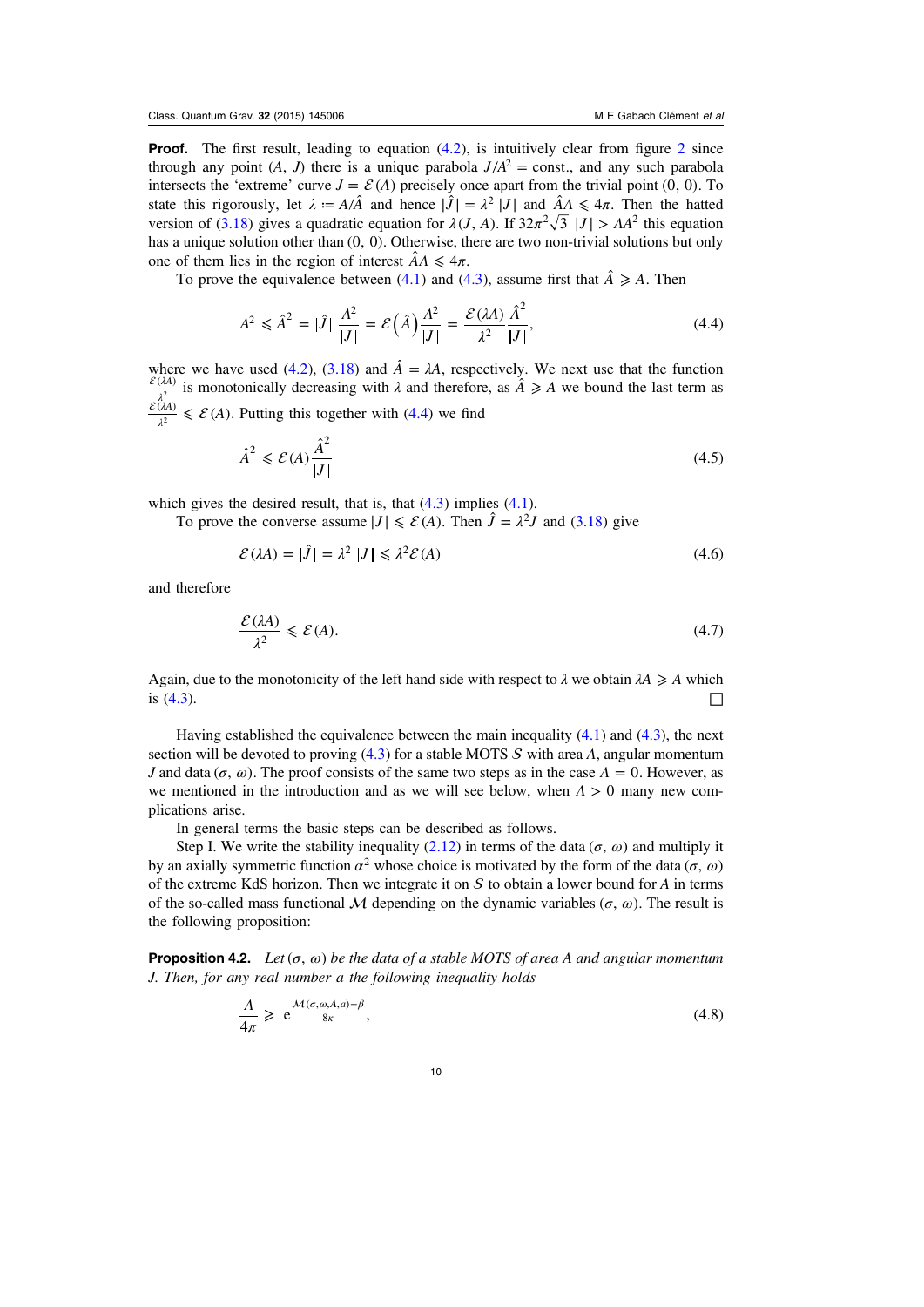<span id="page-11-0"></span>where the functional  $M$  is given by

$$
\mathcal{M}(\sigma, \omega, A, a) \coloneqq \int_0^{\pi} \left[ \sigma'^2 + \frac{\omega'^2}{\eta^2} + 4\sigma \frac{\left(1 + A a^2 \cos^2 \theta\right)}{\chi} + 4 \left(\frac{A}{4\pi}\right)^2 A e^{-\sigma} \right] \chi \sin \theta d\theta,\tag{4.9}
$$

where

$$
\beta = \int_0^{\pi} \left( 4\chi + \frac{\chi^2}{\chi} \right) \sin \theta \, d\theta \tag{4.10}
$$

and where  $\chi(a)$  has been defined in  $(3.3)$  $(3.3)$  $(3.3)$ .

At this stage the constant  $a$  is arbitrary, but it will be fixed in the next step.

Step II. The difficulty now is to choose  $a$  conveniently and to show that, with such  $a$ , the rhs of ([4.8](#page-10-0)) has the lower bound  $A^2/4\pi\hat{A}$ . This would prove ([4.3](#page-9-0)), (hence ([4.1](#page-9-0)) by theorem [4.1\)](#page-9-0).

We choose a equal to the value that it would take for the extreme black hole of area  $\hat{A}$ . The explicit form is [\(3.17\)](#page-8-0) with A replaced by  $\hat{A}$ . We will denote it by  $\hat{a}$  and we denote by  $\hat{\kappa}$ ,  $\hat{\gamma}$  and  $\hat{\beta}$ , the values of  $\kappa$ ,  $\gamma$  and  $\beta$  when a is replaced by  $\hat{a}$  in [\(3.3\)](#page-6-0),and (4.10). Then, for the data  $(\sigma, \omega)$  of the given MOTS define

$$
\hat{\sigma} \coloneqq \sigma + 2 \ln \lambda \qquad \hat{\omega} = \lambda^2 \omega,\tag{4.11}
$$

where (again)  $\lambda = A/\hat{A}$ . With this change of variables we obtain

$$
\mathcal{M}(\sigma, \omega, A, \hat{a}) = \mathcal{M}\left(\hat{\sigma}, \hat{\omega}, \hat{A}, \hat{a}\right) - 16\kappa \ln\left(\hat{A}/A\right). \tag{4.12}
$$

Thus

$$
\frac{A}{4\pi} \geqslant e^{\frac{\mathcal{M}(\sigma,\omega,A,\hat{a})-\hat{\beta}}{8\hat{\kappa}}} = \left(\frac{A}{\hat{A}}\right)^2 e^{\frac{\mathcal{M}\left(\hat{\sigma},\hat{\omega},\hat{A},\hat{a}\right)-\hat{\beta}}{8\hat{\kappa}}}
$$
\n(4.13)

and we need to prove proposition 4.3.

**Proposition 4.3.** In the setup explained above we have

$$
e \frac{\mathcal{M}\left(\hat{\sigma}, \hat{\omega}, \hat{A}, \hat{a}\right) - \hat{\beta}}{8\hat{\kappa}} \geq \frac{\hat{A}}{4\pi}.
$$
\n(4.14)

We wish to mention the following point here.  $(4.14)$  means that the lower bound is obtained by minimizing the functional  $\mathcal{M}(\hat{\sigma}, \hat{\omega}, \hat{A}, \hat{a})$  among all pairs  $(\hat{\sigma}, \hat{\omega})$  of smooth functions with  $8\pi\hat{J} = -(\hat{\omega}(\pi) - \hat{\omega}(0))$ . A particular class of such functions has been constructed above via (4.11) from smooth data ( $\sigma$ ,  $\omega$ ) on a smooth MOTS of area A and angular momentum J. However, this does *not* mean that  $(∂, ∆)$  will still form smooth data on a smooth MOTS of area  $\hat{A}$  and angular momentum  $\hat{J}$ . This can be seen as follows. In order for the MOTS to be smooth (free of conical singularities), the coordinate function  $q$  must vanish at the poles, i.e.  $q(0) = q(\pi) = 0$  which implies that  $A = 4\pi e^{\sigma(0)} = 4\pi e^{\sigma(\pi)}$ . But inserting the scaling law (4.11) in the latter relation contradicts the smoothness property  $\hat{A} = 4\pi e^{\hat{\sigma}(0)} = 4\pi e^{\hat{\sigma}(\pi)}$  for the hatted data, (except in the trivial case  $\lambda = 1$ ). Therefore,  $\mathcal{M}(\hat{\sigma}, \hat{\omega}, \hat{A}, \hat{a})$  should be considered as 'abstract' functional in the sense that its arguments are no longer directly related to any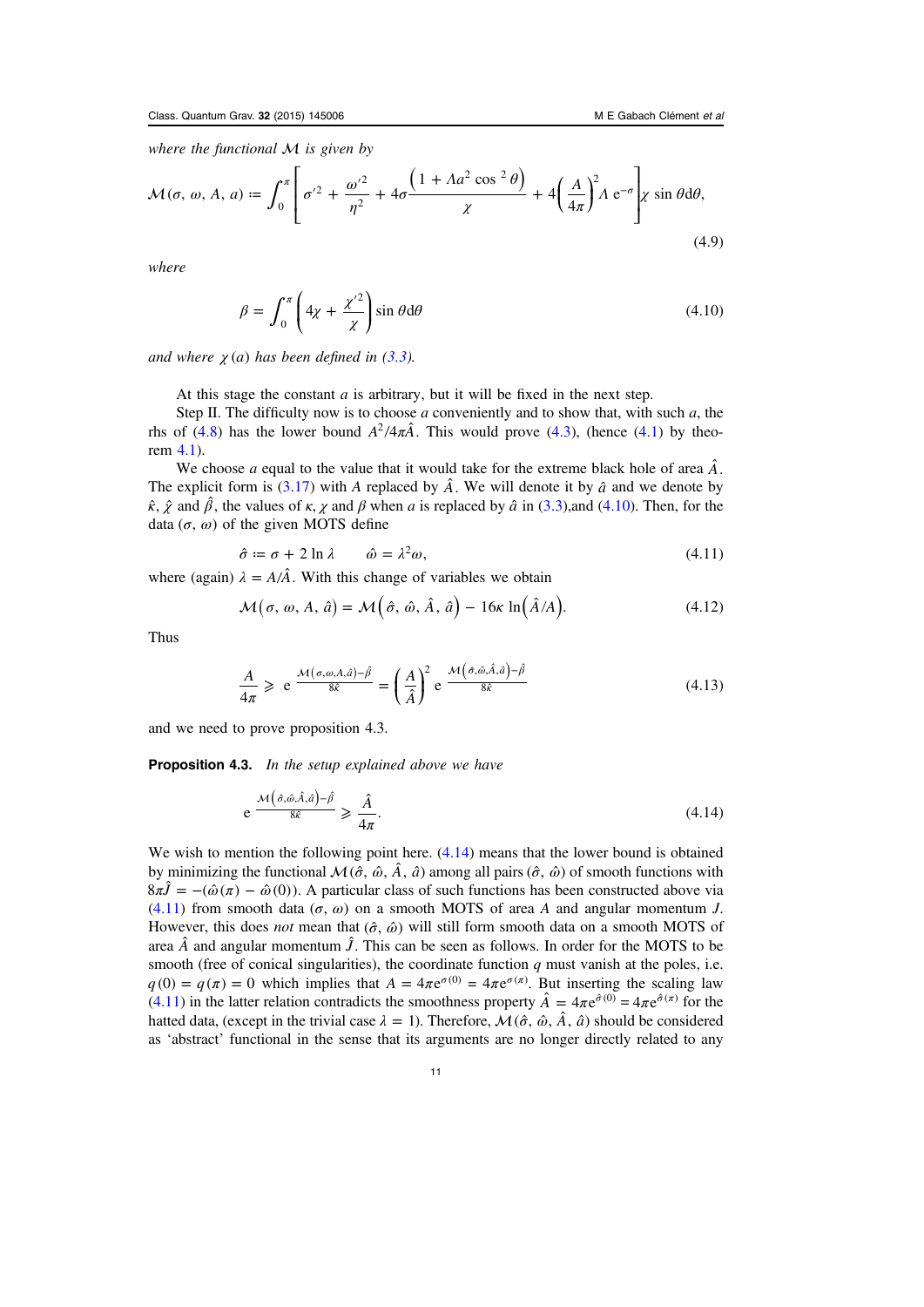<span id="page-12-0"></span>MOTS. Nevertheless, extreme KdS is not only a critical point of  $\mathcal{M}(\sigma, \omega, A, a)$  but also of  $\mathcal{M}(\hat{\sigma}, \hat{\omega}, \hat{A}, \hat{a})$ , and the properties of the latter functional enable us to prove [\(4.14\)](#page-11-0).

Next we present the proofs of propositions [4.2](#page-10-0) and [4.3](#page-11-0).

### 5. Proof of the main propositions

#### 5.1. Proof of proposition 4.2

**Proof.** The proof is analogous to the case  $\Lambda = 0$  [\[14](#page-23-0)] to which it reduces by setting  $\chi \equiv 1$ . The starting point is the stability inequality ([2.12](#page-5-0)) in which we take  $\psi$  to be axially symmetric without loss of generality (see the remarks after definition [2.1](#page-5-0)). In terms of the quantities introduced in section [2](#page-4-0) we obtain, integrating [\(2.12\)](#page-5-0) against any axisymmetric function  $\alpha$ :  $S \rightarrow \mathbb{R}$ ,

$$
\int_{S} \left( |D\alpha|^2 + \frac{^2R}{2}\alpha^2 - \alpha^2 | \Omega^{(\ell)} |^2 - \Lambda \alpha^2 \right) dS \ge 0. \tag{5.1}
$$

As mentioned in the previous section, we choose the trial function based on the form of the extreme KdS geometry as

$$
\alpha = \chi^{1/2} e^{-\sigma/2}.\tag{5.2}
$$

In the coordinates  $(3.7)$  $(3.7)$  the scalar curvature takes the form

$$
{}^{2}R = \frac{e^{\sigma - 2c}}{\sin \theta} \left[ -2\sigma' \cos \theta - \sin \theta \sigma'^{2} + 2 \sin \theta - (\sin \theta \sigma')' \right].
$$
 (5.3)

Using this expression we obtain

$$
\frac{1}{2\pi} \int_{S} \left( |D\alpha|^2 + \frac{^2R}{2}\alpha^2 \right) dS = \int_0^{\pi} \left( \frac{\chi \sigma'^2}{4} - \frac{\sigma' \chi'}{2} + \frac{\chi'^2}{4\chi} \right) \sin \theta d\theta \tag{5.4}
$$

$$
\int_0^{\pi} \left( -\chi \sigma' \cos \theta - \frac{\chi \sigma'^2 \sin \theta}{2} + \chi \sin \theta - \frac{\chi (\sin \theta \sigma')'}{2} \right) d\theta.
$$
 (5.5)

Integration by parts and some rearrangement yields

$$
\frac{1}{2\pi} \int_{S} \left( |D\alpha|^2 + \frac{^2R}{2}\alpha^2 \right) dS = -\int_0^{\pi} \left[ \frac{\sigma'^2}{4} + \sigma \left( 1 + \frac{2Aa^2}{3} \cos \theta \right) \right] \sin \theta d\theta \tag{5.6}
$$

$$
+\int_0^{\pi} \left(\chi + \frac{\chi^2}{4\chi}\right) \sin\theta \,d\theta - \chi\sigma\cos\theta \,|_0^{\pi}.\tag{5.7}
$$

Using ([3.6](#page-7-0)), the last term in line (5.7) above is equal to  $2\kappa$  ln( $A/4\pi$ ). Finally, still following [[14\]](#page-23-0), we have

$$
-\frac{1}{2\pi} \int_{S} \left( \alpha^{2} \left| \Omega^{(\ell)} \right|^{2} + \Lambda \alpha^{2} \right) dS = -\frac{1}{4} \int_{0}^{\pi} \chi \frac{\omega'^{2}}{e^{2\sigma} \sin^{4} \theta} \sin \theta d\theta - \Lambda e^{2c} \int_{0}^{\pi} \chi e^{-\sigma} \sin \theta d\theta.
$$
\n(5.8)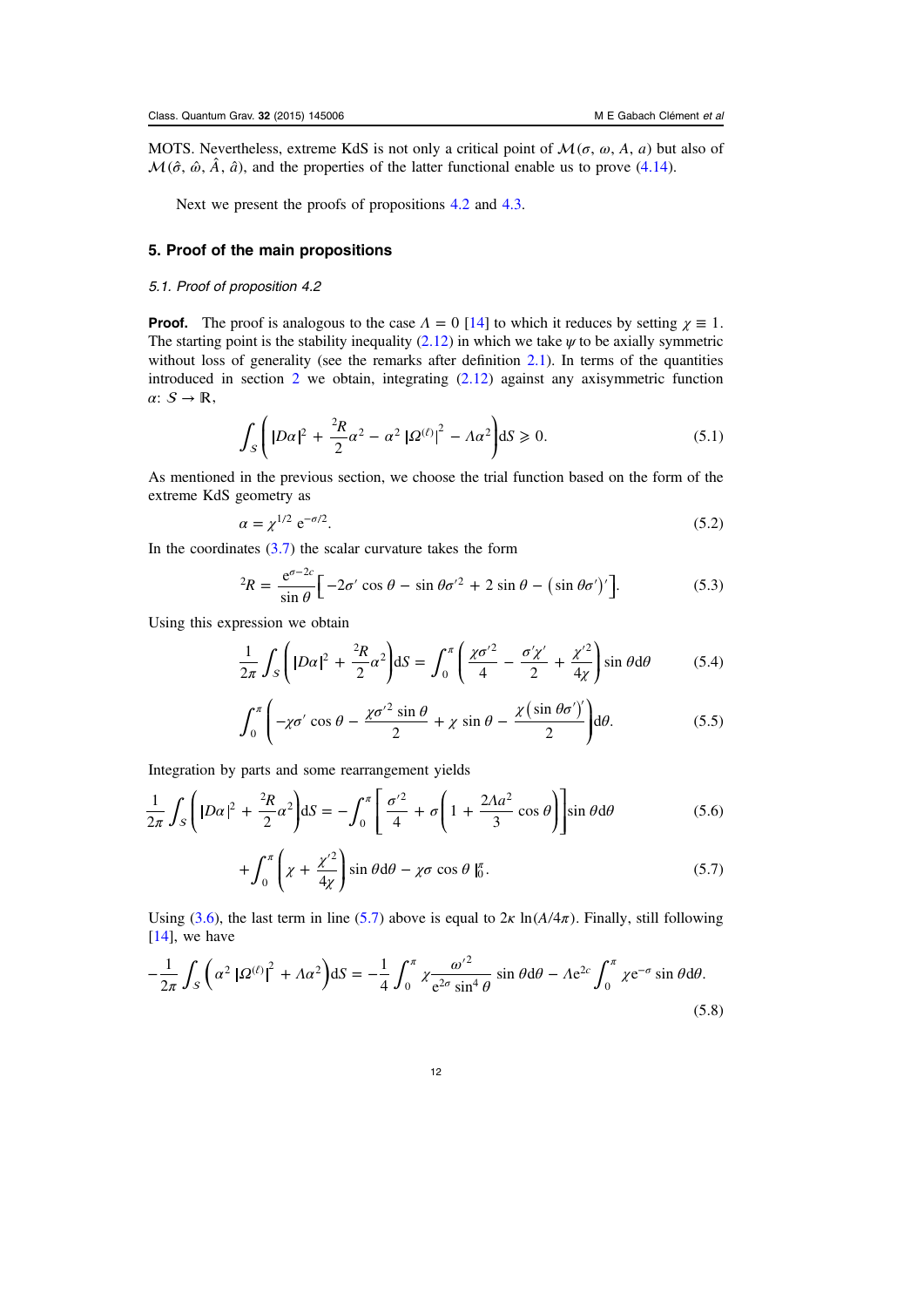<span id="page-13-0"></span>Combining equations  $(5.1)$  $(5.1)$  $(5.1)$ ,  $(5.6)$  $(5.6)$  $(5.6)$ – $(5.7)$  $(5.7)$  $(5.7)$  and  $(5.9)$  we find

$$
2\kappa \ln \left( \frac{A}{4\pi} \right) \geqslant \frac{\mathcal{M} - \beta}{4} \tag{5.9}
$$

with  $\beta$  as in ([4.10\)](#page-11-0). This expression is equivalent to ([4.8](#page-10-0)) as wished.  $\Box$ 

#### 5.2. Proof of proposition 4.3

In this section we prove  $(4.14)$  $(4.14)$  $(4.14)$  where the hatted variables  $(\hat{\sigma}, \hat{\omega})$  refer to the rescaled quantities introduced in  $(4.11)$  $(4.11)$  $(4.11)$ . To simplify the notation, for this section only, we omit the hats on these functions. With the new notation, inequality  $(4.14)$  $(4.14)$  $(4.14)$  reads

$$
e \frac{\mathcal{M}\left(\sigma,\omega,\hat{A},\hat{a}\right)-\hat{\beta}}{8\hat{\kappa}} \geq \frac{\hat{A}}{4\pi}.
$$
\n(5.10)

As in the proof of the inequality in the  $\Lambda = 0$  case, this step is done by minimizing the functional M. We find first a minimum of M for functions  $\sigma$ ,  $\omega$  defined on compact intervals  $[\theta_a, \theta_b] \in (0, \pi)$  (in propositions [5.1](#page-15-0) and [5.2](#page-15-0)), and then take the limit  $[\theta_a, \theta_b] \to [0, \pi]$  to find (5.10) (in proposition [5.3\)](#page-15-0). Recall that when  $\Lambda = 0$  the extreme Kerr geometry is the minimizer of the corresponding functional.

In this *Λ* > 0 case, we find by a straightforward computation that extreme KdS data  $(\sigma_e, \omega_e)$  is a critical point of M, that is, the explicit functions

$$
e^{\sigma_e} = \frac{\hat{\mu}_e^2}{\hat{\kappa}^2 \hat{\rho}_e^2}, \qquad \omega'_e = \frac{-2\hat{\chi}\,\hat{a}\hat{r}_e \left(\hat{r}_e^2 + \hat{a}^2\right)^2 \sin^3\theta}{\hat{\mu}_e \hat{\rho}_e^4}
$$
(5.11)

satisfy the Euler–Lagrange equations of  $\mathcal{M}$ :

$$
\frac{1}{\sin\theta} \frac{d}{d\theta} \left( 2\hat{\chi} \partial_{\theta} \sigma \sin\theta \right) = -\frac{2\hat{\chi}\omega'^2}{\eta^2} + 4\left( 1 + \Lambda \hat{a}^2 \cos^2\theta \right) - \frac{\Lambda \hat{\chi} \hat{A}^2}{4\pi^2} e^{-\sigma}
$$
\n(5.12)

$$
\frac{\mathrm{d}}{\mathrm{d}\theta} \left( \sin \theta \frac{\hat{\chi} \partial_{\theta} \omega}{\eta^2} \right) = 0. \tag{5.13}
$$

In (5.11), the quantities  $\hat{\rho}_e$ ,  $\hat{\kappa}_e$ ,  $\hat{\mu}_e$   $\hat{r}_e$  and  $\hat{\chi}_e$  were defined in [\(3.2\)](#page-6-0), [\(3.3\)](#page-6-0), below [\(3.5\)](#page-7-0) and in ([3.14](#page-8-0)) but carrying subscripts and hats they refer here to the extreme KdS solution with parameter  $\hat{a}$ . Using [\(3.14\)](#page-8-0) it is easy to see that the above  $\omega_e$  indeed coincides with [\(3.9\)](#page-7-0) and therefore with [\(3.10\)](#page-7-0).

This property of extreme KdS geometry will play a fundamental role in the proof of (5.10), but before going into details, some preliminary definitions are needed.

**Preliminaries.** Let  $0 < \theta_a < \theta_b < \pi$  be fixed. For any function  $f: [\theta_a, \theta_b] \to \mathbb{R}$  in  $H^{1,2}$ define

$$
||f||_2^2 := ||f||_{L^2}^2 = \int_{\theta_a}^{\theta_b} f^2 d\theta,
$$
\n(5.14)

$$
||f||_{1,2}^2 := ||f||_{H^{1,2}} = \int_{\theta_a}^{\theta_b} \left[ \left( \partial_a f \right)^2 + f^2 \right] d\theta = ||\partial_a f||_2^2 + ||f||_2^2. \tag{5.15}
$$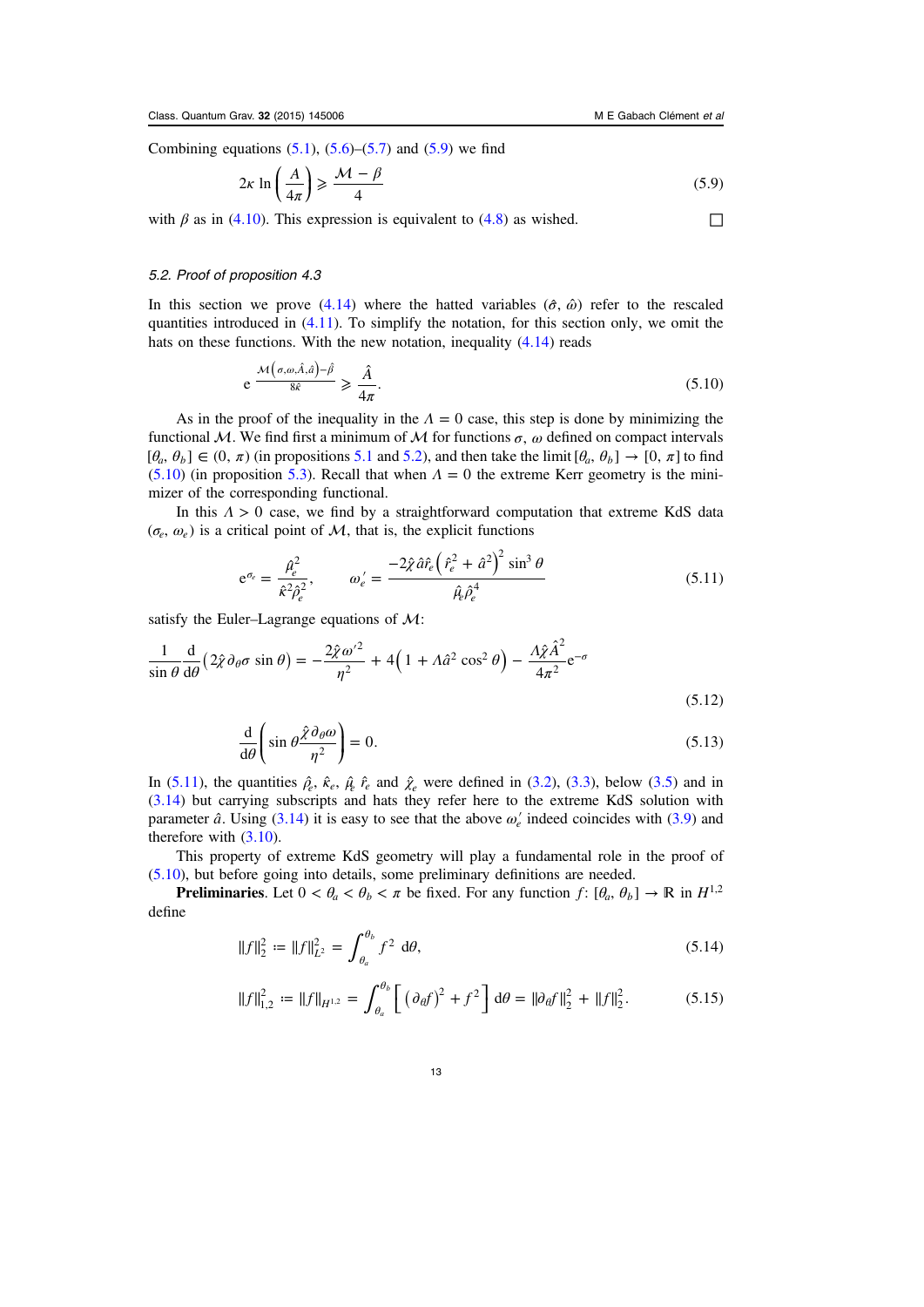<span id="page-14-0"></span>Then, for any  $\theta_1 < \theta_2$ ,  $(\theta_a < \theta_1$  and  $\theta_2 < \theta_b)$ , we have

$$
|f(\theta_1) - f(\theta_2)|^2 \le |\theta_2 - \theta_1| \|f\|_{1,2}^2.
$$
 (5.16)

This says in particular that  $f$  is uniformly continuous and we have

$$
||f - fa||2\infty := \sup \left\{ (f - fa)2(\theta): \theta \in [\thetaa, \thetab] \right\} \le \pi ||\partial_{\theta}f||_{2}^{2} \le \pi ||f||_{1,2}^{2},
$$
\n(5.17)  
\nwhere  $fa = f(\thetaa)$ .

We will use the affine space  $\Gamma_{ab}$  of  $H^{1,2}$  paths  $\gamma: [\theta_a, \theta_b] \to \mathbb{R}^2$ ,  $\gamma = (\sigma, \omega)$ , such that  $(\sigma(\theta_a), \omega(\theta_a)) = (\sigma_e(\theta_a), \omega_e(\theta_a))$  and  $(\sigma(\theta_b), \omega(\theta_b)) = (\sigma_e(\theta_b), \omega_e(\theta_b)),$  (5.18)

where  $(\sigma_e, \omega_e)$  are the data of extreme KdS of area  $\hat{A}$ .

In line with the notation [\(5.14\)](#page-13-0) we use the shorthand  $||\gamma_1 - \gamma_2||_{1,2}^2 := ||\sigma_1 - \sigma_2||_{1,2}^2 +$  $\|\omega_1 - \omega_2\|_{1,2}^2$ .

Let  $M_{ab} = M_{ab}(\gamma)$ :  $\Gamma_{ab} \to \mathbb{R}$  be the functional given by

$$
\mathcal{M}_{ab}(\gamma) = \int_{\theta_a}^{\theta_b} \left( (\partial_{\theta} \sigma)^2 + 4\sigma \frac{\left(1 + \Lambda \hat{a}^2 \cos^2 \theta\right)}{\hat{\chi}} + \frac{(\partial_{\theta} \omega)^2}{e^{2\sigma} \sin^4 \theta} + 4\Lambda \left(\frac{\hat{A}}{4\pi}\right)^2 e^{-\sigma} \right) \hat{\chi} \sin \theta d\theta.
$$

(5.19)

Note that this functional is the same as the  $\mathcal M$  appearing in [\(5.10\)](#page-13-0) except that the integration is over  $[θ<sub>a</sub>, θ<sub>b</sub>]$  and that the arguments  $γ = (σ, ω)$  vary in  $Γ<sub>ab</sub>$ .

**The functional**  $\overline{\mathcal{M}}_{ab}$ . Consider the change of variables  $(\theta, \sigma, \omega) \rightarrow (\bar{\theta}, \bar{\sigma}, \bar{\omega})$  given by

$$
\frac{d\bar{\theta}}{d\theta} = \frac{\sin\bar{\theta}}{\sin\theta \hat{\chi}(\theta)}, \quad \bar{\sigma} = \sigma + 2 \ln \frac{\sin\theta}{\sin\bar{\theta}}, \quad \bar{\omega} = \omega.
$$
 (5.20)

Explicitly,  $\bar{\theta}(\theta)$  reads, with a suitable choice of the integration constant,

$$
\tan\frac{\bar{\theta}}{2} = \left(\tan\frac{\theta}{2}\right)^{1/\hat{\kappa}} \exp\left[-\frac{\hat{a}}{\hat{\kappa}}\sqrt{\frac{A}{3}}\arctan\left(\hat{a}\sqrt{\frac{A}{3}}\cos\theta\right)\right].
$$
 (5.21)

It follows that the map  $\theta \to \bar{\theta}$  is a diffeomorphism from [0,  $\pi$ ] into [0,  $\pi$ ] and that  $0 < c_1 < (\sin \theta / \sin \bar{\theta}) < c_2 < \infty$  for  $c_1$  and  $c_2$  depending only on  $\hat{a}^2/1$ . The transformation of the affine space  $\Gamma_{ab}$  will be denoted by  $\overline{\Gamma}_{ab}$ . A straightforward computation shows

$$
\mathcal{M}_{ab}(\gamma) = \overline{\mathcal{M}}_{ab}(\bar{\gamma})
$$
  
+  $\int_{\bar{\theta}_a}^{\bar{\theta}_b} \frac{4 \cos^2 \bar{\theta}}{\sin \bar{\theta}} d\bar{\theta} + 4\bar{\sigma} \cos \bar{\theta} \left| \frac{\bar{\theta}_b}{\bar{\theta}_a} 4\sigma \left( \cos \theta + \frac{\hat{a}^2 \Lambda}{3} \cos^3 \theta \right) \right|_{\theta_a}^{\theta_b}$   
-  $\int_{\theta_a}^{\theta_b} \frac{4\hat{\chi} \cos^2 \theta}{\sin \theta} d\theta,$  (5.22)

where the functional  $\overline{\mathcal{M}}_{ab} = \overline{\mathcal{M}}_{ab}(\overline{\gamma})$ :  $\overline{\Gamma}_{ab} \rightarrow \mathbb{R}$  is given by

$$
\overline{\mathcal{M}}_{ab}(\bar{r}) = \int_{\bar{\theta}_a}^{\bar{\theta}_b} \left( (\partial_{\bar{\theta}} \bar{\sigma})^2 + 4\bar{\sigma} + \frac{(\partial_{\theta} \bar{\omega})^2}{e^{2\bar{\sigma}} \sin^4 \bar{\theta}} + \left[ 4A \left( \frac{\hat{A}}{4\pi} \right)^2 \frac{\sin^4 \theta}{\sin^4 \bar{\theta}} \hat{\chi}^2(\theta) \right] e^{-\bar{\sigma}} \right) \sin \bar{\theta} d\bar{\theta}.
$$
\n(5.23)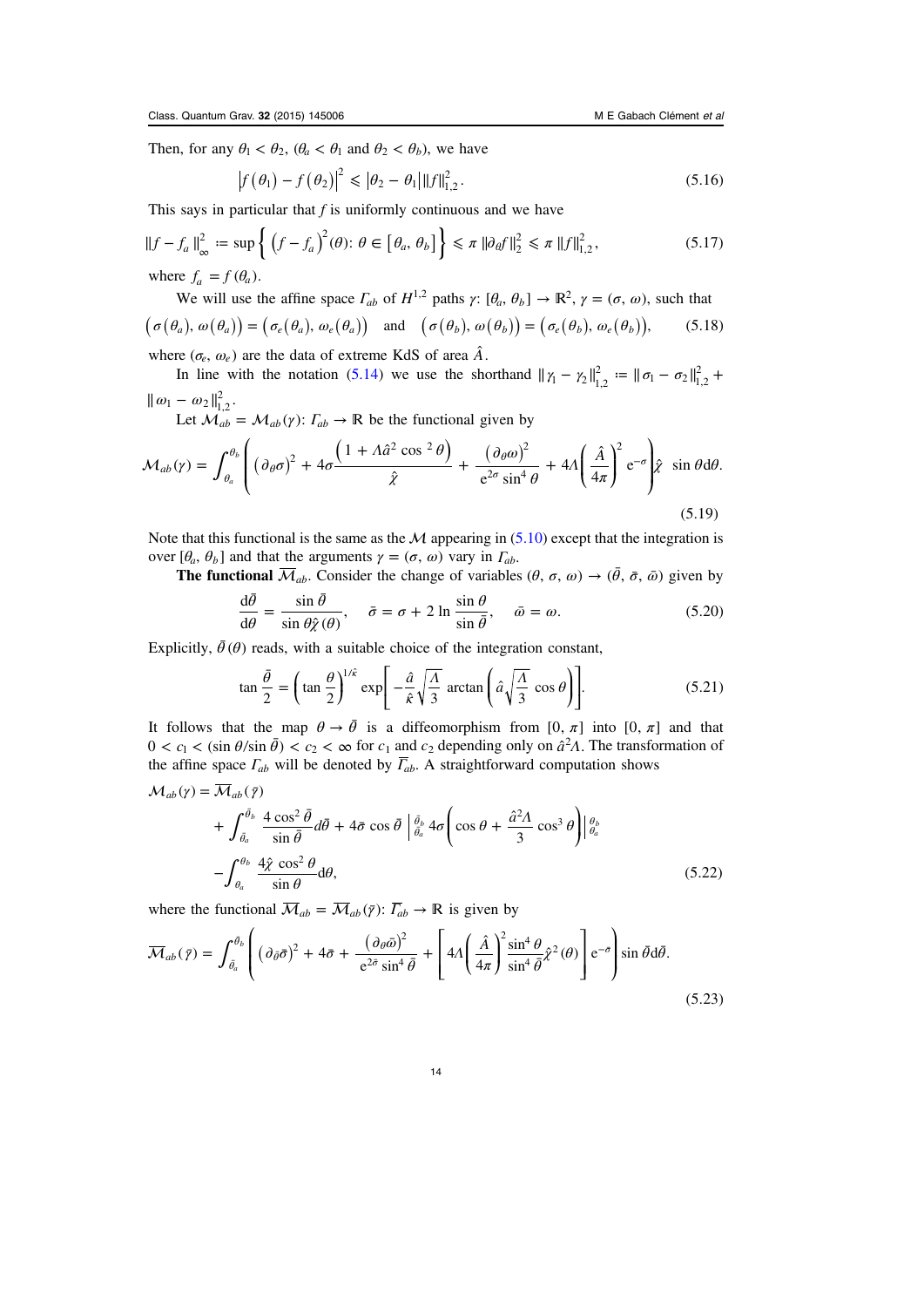<span id="page-15-0"></span>Thus, the functionals  $\mathcal{M}_{ab}$ :  $\Gamma_{ab} \to \mathbb{R}$  and  $\overline{\mathcal{M}}_{ab}$ :  $\overline{\Gamma}_{ab}$ :  $\to \mathbb{R}$  differ by a constant and boundary terms This immediately implies that  $\gamma$  is a critical point of  $\mathcal{M}_{ab}$  iff  $\bar{\gamma}$  is a critical point of  $\overline{\mathcal{M}}_{ab}$ . In particular as  $\gamma_e$  is a critical point of  $\mathcal{M}_{ab}$ ,  $\bar{\gamma}_e$  is a critical point of  $\overline{\mathcal{M}}_{ab}$ . As we will explain below, the nature of critical points of the functional  $\overline{\mathcal{M}}_{ab}$  can be easily analysed via a crucial formula due to Carter. A similar simple formula to analyse the critical points of  $\mathcal{M}_{ab}$  is unknown to us. For this reason we will continue working with  $\overline{\mathcal{M}}_{ab}$  rather than with  $\mathcal{M}_{ab}$ .

The results. The next three propositions together prove proposition [4.3.](#page-11-0) Propositions 5.1 and 5.2 deal with the minimization of the restricted functional  $\overline{\mathcal{M}}_{ab}$ . Then, proposition 5.3 establishes the connection between the minimization of  $\overline{\mathcal{M}}_{ab}$  (or, equivalently, the minimization of  $\mathcal{M}_{ab}$ ) and the minimization of the original functional M that ultimately leads to ([5.10](#page-13-0)) and proposition [4.3](#page-11-0). The angles  $\theta_a$ ,  $\theta_b \in (0, \pi)$  defining  $\overline{\mathcal{M}}_{ab}$  are arbitrary.

**Proposition 5.1.** For any critical point  $\bar{\gamma}_c$  of  $\overline{\mathcal{M}}_{ab}$  there are constants  $\epsilon > 0$  and  $c > 0$ , such that if  $\|\bar{y} - \bar{y}_c\|_{1,2} \leq \epsilon$  then

$$
\overline{\mathcal{M}}_{ab}(\bar{\gamma}) \geqslant \overline{\mathcal{M}}_{ab}\left(\bar{\gamma}_c\right) + c \left\|\bar{\gamma} - \bar{\gamma}_c\right\|_{1,2}^2. \tag{5.24}
$$

In particular  $\overline{\mathcal{M}}_{ab}$  achieves a strict local minimum at any of its critical points.

**Proposition 5.2.**  $\overline{\mathcal{M}}_{ab}$  has only one critical point  $\overline{\gamma}_c = \overline{\gamma}_e$  and  $\overline{\mathcal{M}}_{ab}(\overline{\gamma}_e)$  is a global minimum, i.e.

$$
\overline{\mathcal{M}}_{ab}(\bar{\gamma}) \geqslant \overline{\mathcal{M}}_{ab}(\bar{\gamma_e}).\tag{5.25}
$$

Proposition 5.3. We have

$$
\mathcal{M}_{ab}\big(\gamma,\,\hat{A},\,\hat{a}\big) \geq \mathcal{M}_{ab}\big(\gamma_e,\,\hat{A},\,\hat{a}\big) \tag{5.26}
$$

*for functions*  $\gamma = (\sigma, \omega)$  *having the boundary values*  $\gamma \mid_{\theta_{\alpha}, \theta_b} = \gamma_e \mid_{\theta_{\alpha}, \theta_b}$ .

Moreover, taking the limit  $[\theta_a, \theta_b] \rightarrow [0, \pi]$  we have

$$
\mathcal{M}\left(\gamma,\hat{A},\,\hat{a}\right) \geqslant \mathcal{M}\left(\gamma_e,\hat{A},\,\hat{a}\right). \tag{5.27}
$$

The explicit form of  $\mathcal{M}(\gamma_e)$  gives [\(5.10\)](#page-13-0).

Note that taking the limit  $(\theta_a, \theta_b) \rightarrow (0, \pi)$  is a very delicate issue as the limit boundary values of  $\sigma$  are not necessarily the same as those of  $\sigma_e$ . We will treat this problem following the ideas of [\[1](#page-22-0)].

**Proof of proposition 5.1.** For given  $\bar{y}$  let  $\tilde{\gamma} = (\tilde{\sigma}, \tilde{\omega}) := \bar{y} - \bar{y}$  and define the path  $\bar{\gamma}_{\tau} = \bar{\gamma}_{c} + \tau \tilde{\gamma}$  for  $\tau$  in [0, 1]. The Taylor expansion of  $\overline{\mathcal{M}}_{ab}(\bar{\gamma}_{\tau})$  at  $\tau = 0$  gives

$$
\overline{\mathcal{M}}_{ab}(\bar{\gamma}) = \overline{\mathcal{M}}_{ab}(\bar{\gamma}_c) + \frac{1}{2} \partial_{\tau}^2 \overline{\mathcal{M}}_{ab}(\bar{\gamma}_r) \Big|_{\tau=0} + \frac{1}{6} \partial_{\tau}^3 \overline{\mathcal{M}}_{ab}(\bar{\gamma}_r) \Big|_{\tau=\tau^*},\tag{5.28}
$$

where  $0 \le \tau^* \le 1$ . The proof of proposition (5.1) comes from analysing the last two terms on the right hand side of (5.28). We do that separately.

To simplify notation set  $\overline{M}_{ab}(\overline{\gamma}_{\tau}) = \overline{M}_{ab}$ . Moreover, in the present proof primes on functions denote derivatives  $\partial_{\bar{\theta}}$ . The first τ-derivative of  $\overline{\mathcal{M}}_{ab}$  as a function of τ is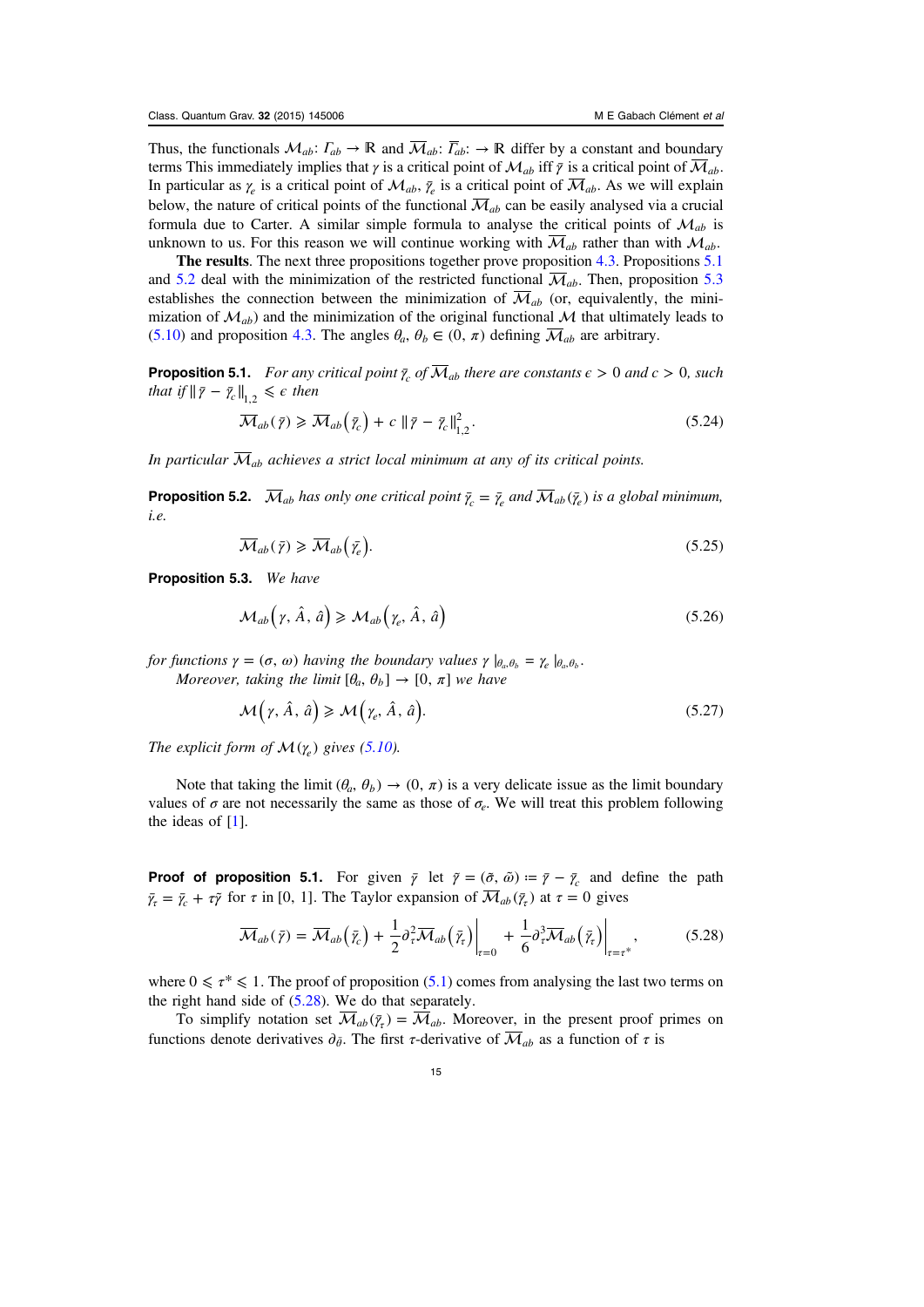<span id="page-16-0"></span>Class. Quantum Grav. 32 (2015) 145006 M E Gabach Clément et al.

$$
\partial_{\tau}\overline{\mathcal{M}}_{ab} = 2 \int_{\bar{\theta}_a}^{\bar{\theta}_b} \left[ \widehat{D}\,\widetilde{\sigma} \cdot \widehat{D}\,\widetilde{\sigma} + 2\bar{\sigma} + \frac{\widehat{D}\,\widetilde{\omega} \cdot \widehat{D}\,\widetilde{\omega} - \widetilde{\sigma}\left(\widehat{D}\,\widetilde{\omega}\right)^2}{\bar{\eta}^2} - \frac{\widetilde{\sigma}\mathcal{V}\,\mathrm{e}^{-\bar{\sigma}}}{2} \right] \sin\bar{\theta}\mathrm{d}\bar{\theta},\qquad(5.29)
$$

where

$$
\mathcal{V} \coloneqq 4A \left( \frac{\hat{A}}{4\pi} \right)^2 \frac{\sin^4 \theta}{\sin^4 \bar{\theta}} \hat{\chi}^2(\theta) \tag{5.30}
$$

and the derivative operator  $\widehat{D}$  and the dot products are taken with respect to the standard metric on  $\mathbb{S}^2$ . (Due to axisymmetry  $\widehat{D} = \partial_{\bar{\theta}}$ ). Evaluate at  $\tau = 0$ , integrate by parts and use the boundary conditions to obtain the Euler–Lagrange equations for  $\overline{\mathcal{M}}_{ab}$ , namely

$$
\widehat{\Delta}\,\bar{\sigma}_c - 2 + \frac{\left(\widehat{D}\,\bar{\omega}_c\right)^2}{\bar{\eta}_c^2} = -\frac{\mathcal{V}}{2}\,\mathrm{e}^{-\bar{\sigma}_c},\tag{5.31}
$$

$$
\widehat{D}\left(\frac{\widehat{D}\,\bar{\omega}_c}{\bar{\eta}_c^2}\right) = 0,\tag{5.32}
$$

where  $\bar{\eta}_c = e^{\bar{\sigma}_c} \sin^2 \bar{\theta}$ , and  $\hat{\Delta}$  is the Laplace operator with respect to the standard metric on  $\mathbb{S}^2$ . (Again, due to axisymmetry,  $\hat{\Delta}$  involves only derivatives with respect to  $\bar{\theta}$ ).

The second  $\tau$ -derivative of  $\overline{\mathcal{M}}_{ab}$  reads

$$
\frac{\partial_{\tau}^{2} \overline{\mathcal{M}}_{ab}}{=} 2 \int_{\tilde{\theta}_{a}}^{\tilde{\theta}_{b}} \left[ \left( \widehat{D} \tilde{\sigma} \right)^{2} + \frac{2 \tilde{\sigma}^{2} \left( \widehat{D} \tilde{\omega} \right)^{2} - 4 \tilde{\sigma} \widehat{D} \tilde{\omega} \cdot \widehat{D} \tilde{\omega} + \left( \widehat{D} \tilde{\omega} \right)^{2}}{\bar{\eta}^{2}} + \frac{\tilde{\sigma}^{2} \mathcal{V} e^{-\bar{\sigma}}}{2} \right] \sin \bar{\theta} d\bar{\theta}.
$$
\n(5.33)

Next, recall Carter's identity in the form (see [\[8](#page-22-0)])

$$
F + \tilde{\sigma} G_{\bar{\sigma}}' + \tilde{\omega} G_{\bar{\omega}}' + 2 \tilde{\sigma} \tilde{\omega} G_{\bar{\omega}} - \bar{\eta}^{-2} \tilde{\omega}^2 G_{\bar{\sigma}} = H,
$$
\n
$$
(5.34)
$$

where

$$
G_{\bar{\sigma}}(\tau) = \hat{\Delta}\,\bar{\sigma} + \bar{\eta}^{-2} \left(\widehat{D}\,\bar{\omega}\right)^2 - 2,\tag{5.35}
$$

$$
G_{\bar{\omega}}(\tau) = \widehat{D}\left(\bar{\eta}^{-2}\widehat{D}\,\bar{\omega}\right),\tag{5.36}
$$

$$
G'_{\tilde{\sigma}}(\tau) = \hat{\Delta}\,\tilde{\sigma} + \bar{\eta}^{-2} \bigg( 2\hat{D}\,\tilde{\omega}.\,\hat{D}\,\tilde{\omega} - 2\tilde{\sigma}\bigg(\hat{D}\,\tilde{\omega}\bigg)^2 \bigg),\tag{5.37}
$$

$$
G'_{\tilde{\omega}}(\tau) = \widehat{D}\left(\bar{\eta}^{-2}\left(\widehat{D}\tilde{\omega} - 2\tilde{\sigma}\widehat{D}\bar{\omega}\right)\right),\tag{5.38}
$$

and

$$
F(\tau) = \left(\widehat{D}\tilde{\sigma} + \tilde{\omega}\bar{\eta}^{-2}\widehat{D}\tilde{\omega}\right)^2 + \left(\widehat{D}\left(\tilde{\omega}\bar{\eta}^{-1} - \bar{\eta}^{-1}\tilde{\sigma}\widehat{D}\tilde{\omega}\right)\right)^2 + \left(\bar{\eta}^{-1}\tilde{\sigma}\widehat{D}\tilde{\omega} - \tilde{\omega}\bar{\eta}^{-2}\widehat{D}\bar{\eta}\right)^2, \tag{5.39}
$$

$$
H(\tau) = \widehat{D}\left(\tilde{\sigma}\widehat{D}\tilde{\sigma} + \tilde{\omega}\bar{\eta}^{-1}\widehat{D}\left(\tilde{\omega}\bar{\eta}^{-1}\right)\right).
$$
 (5.40)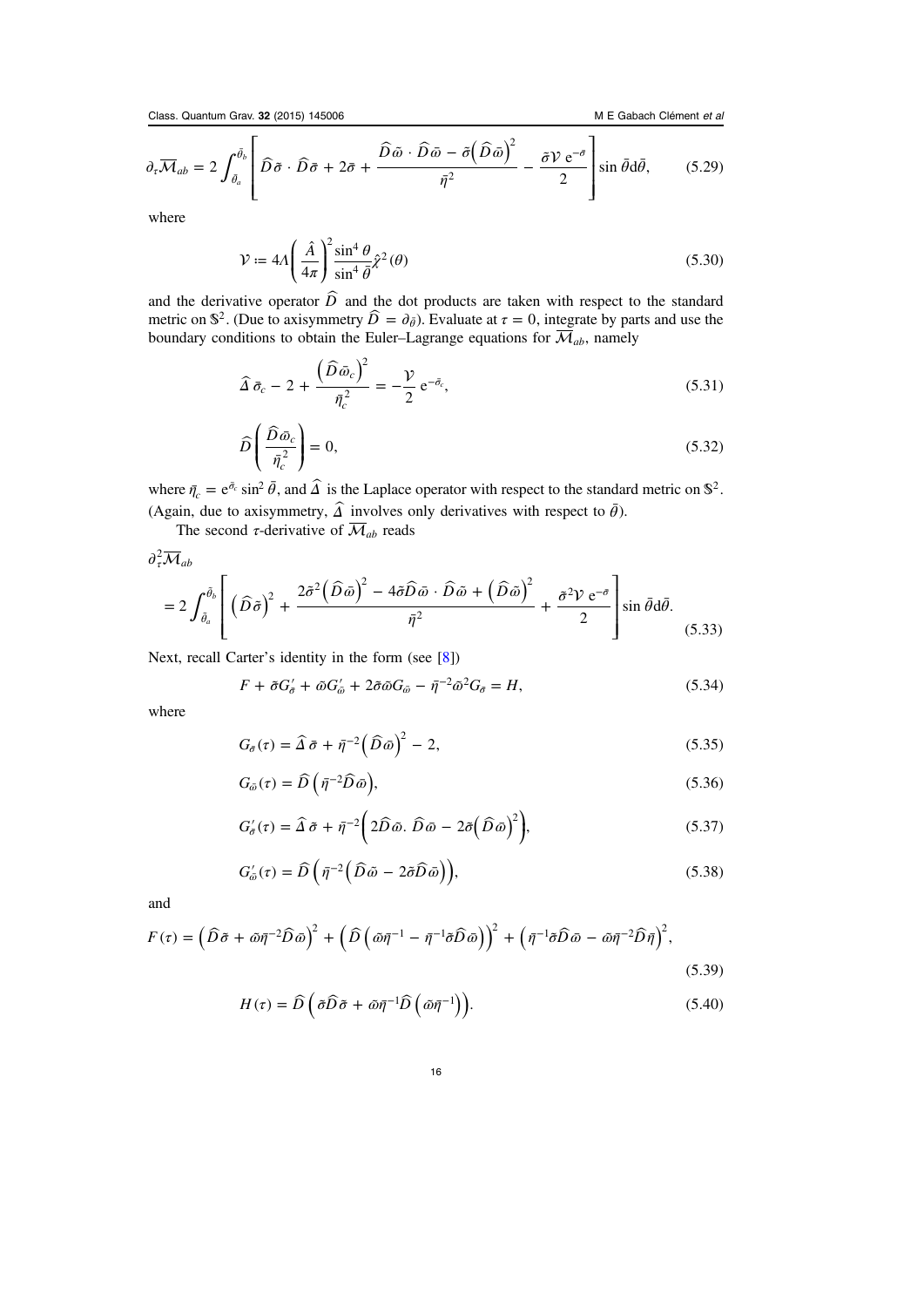<span id="page-17-0"></span>Now we can use the expressions for  $G'_{\bar{\sigma}}$  and  $G'_{\bar{\omega}}$  to obtain, after a simple integration by parts,

$$
\partial_{\tau}^{2} \overline{\mathcal{M}}_{ab} = -2 \int_{\bar{\theta}_{a}}^{\bar{\theta}_{b}} \left( \tilde{\sigma} G_{\bar{\sigma}}' + \tilde{\omega} G_{\bar{\omega}}' - \frac{1}{2} \tilde{\sigma}^{2} \mathcal{V} e^{-\bar{\sigma}} \right) \sin \bar{\theta} d\bar{\theta}.
$$
 (5.41)

Using ([5.34](#page-16-0)), integrating by parts once again and using the boundary conditions  $\tilde{\sigma}(\bar{\theta}_a)$  =  $\tilde{\sigma}(\bar{\theta}_b) = 0$ ,  $\tilde{\omega}(\bar{\theta}_a) = \tilde{\omega}(\bar{\theta}_b) = 0$  to get rid of *H*, yields

$$
\partial_{\tau}^{2} \overline{\mathcal{M}}_{ab} = 2 \int_{\bar{\theta}_{a}}^{\bar{\theta}_{b}} \left( F + 2 \tilde{\sigma} \tilde{\omega} G_{\bar{\omega}} - \bar{\eta}^{-2} \tilde{\omega}^{2} G_{\bar{\sigma}} + \frac{1}{2} \tilde{\sigma}^{2} \mathcal{V} e^{-\bar{\sigma}} \right) \sin \bar{\theta} d\bar{\theta}.
$$
 (5.42)

Evaluating at  $\tau = 0$  and using the Euler–Lagrange equations, we obtain

$$
\partial_{\tau}^{2} \overline{\mathcal{M}}_{ab} \mid_{\tau=0} = 2 \int_{\bar{\theta}_{a}}^{\bar{\theta}_{b}} \left( F + \frac{1}{2} \left( \bar{\eta}_{c}^{-2} \tilde{\omega}^{2} + \tilde{\sigma}^{2} \right) \mathcal{V} e^{-\bar{\sigma}_{c}} \right) \sin \bar{\theta} d\bar{\theta}, \tag{5.43}
$$

which can be written in the form

$$
\partial_{\tau}^{2} \overline{\mathcal{M}}_{ab} \mid_{\tau=0} = 2 \int_{\theta_{a}}^{\theta_{b}} \left\{ \left( \tilde{\sigma}^{\prime} + \left( \frac{\omega_{c}^{\prime}}{\bar{\eta}_{c}} \right) \left[ \frac{\tilde{\omega}}{\bar{\eta}_{c}} \right] \right)^{2} + \left( \left[ \frac{\tilde{\omega}}{\bar{\eta}_{c}} \right]^{\prime} - \left( \frac{\omega_{c}^{\prime}}{\bar{\eta}_{c}} \right) \tilde{\sigma} \right)^{2} \right\}
$$
(5.44)

$$
+\left(\frac{\tilde{\sigma}\omega_c'}{\bar{\eta}_c} - \frac{\tilde{\omega}\bar{\eta}_c'}{\bar{\eta}_c^2}\right)^2 + \frac{\mathcal{V}}{2}\left(\left[\frac{\tilde{\omega}}{\bar{\eta}_c}\right]^2 + \tilde{\sigma}^2\right)e^{-\bar{\sigma}_c}\right\}\sin\bar{\theta}\,d\bar{\theta}.
$$
 (5.45)

We proceed by taking advantage of this formula.

First we note that because  $\bar{\gamma}_c$  is a critical point we have  $\omega'_c/\bar{\eta}_c^2 = k/\sin \bar{\theta}$  where k is a constant. Write  $\tilde{\omega} = \tilde{\omega}/\bar{\eta}_c$  and disregard the first term in (5.45). We get

$$
\partial_{\tau}^{2} \overline{\mathcal{M}}_{ab} \mid_{\tau=0} \geq 2 \int_{\bar{\theta}_{a}}^{\bar{\theta}_{b}} \left\{ \left( \tilde{\sigma}^{\prime} + \left( \frac{k \bar{\eta}_{c}}{\sin \bar{\theta}} \right) \tilde{\tilde{\omega}} \right)^{2} + \left( \tilde{\tilde{\omega}}^{\prime} - \left( \frac{k \bar{\eta}_{c}}{\sin \bar{\theta}} \right) \tilde{\sigma} \right)^{2} \right. \right. \\
\left. + \frac{\mathcal{V}}{2} \left( \tilde{\tilde{\omega}}^{2} + \tilde{\sigma}^{2} \right) e^{-\bar{\sigma}_{c}} \right\} \sin \bar{\theta} d\bar{\theta}.
$$
\n(5.46)

Let  $s := \min \left\{ \frac{\sin \bar{\theta}}{\bar{\eta}_c} \right\}$  and assume

$$
\int_{\Omega} \tilde{\sigma}^{\prime 2} \sin \bar{\theta} d\bar{\theta} > \frac{4k^2}{s^2} \int_{\Omega} \tilde{\omega}^2 \sin \bar{\theta} d\bar{\theta}.
$$
 (5.47)

Then the first term in  $(5.46)$  can be bounded as

$$
\left[ \int_{\bar{\theta}_a}^{\bar{\theta}_b} \left( \tilde{\sigma}' + \left( \frac{k \bar{\eta}_c}{\sin \bar{\theta}} \right) \tilde{\tilde{\omega}} \right)^2 \sin \bar{\theta} d\bar{\theta} \right]^{1/2} \geqslant (5.48)
$$

$$
\geqslant \left[ \int_{\bar{\theta}_a}^{\bar{\theta}_b} \tilde{\sigma}'^2 \sin \bar{\theta} d\bar{\theta} \right]^{1/2} - \left[ \int_{\bar{\theta}_a}^{\bar{\theta}_b} \left( \frac{k^2 \bar{\eta}_c^2}{\sin^2 \bar{\theta}} \right) \tilde{\tilde{\omega}}^2 \sin \bar{\theta} d\bar{\theta} \right]^{1/2} \tag{5.49}
$$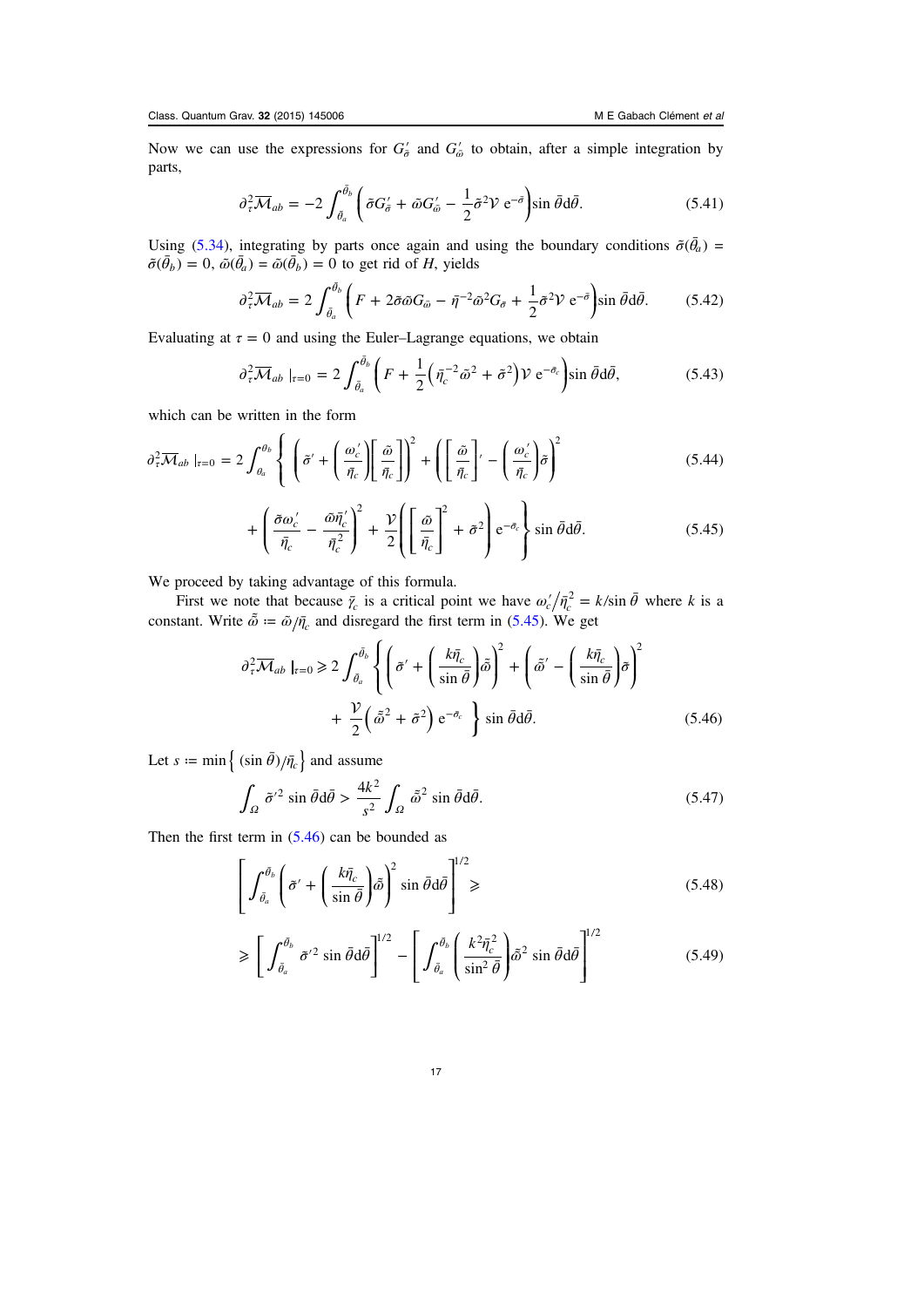$$
\geqslant \left[ \int_{\bar{\theta}_a}^{\bar{\theta}_b} \tilde{\sigma}'^2 \sin \bar{\theta} d\bar{\theta} \right]^{1/2} - \frac{|k|}{s} \left[ \int_{\bar{\theta}_a}^{\bar{\theta}_b} \tilde{\omega}^2 \sin \bar{\theta} d\bar{\theta} \right]^{1/2} \tag{5.50}
$$

$$
\geqslant \left[ \int_{\bar{\theta}_a}^{\bar{\theta}_b} \tilde{\sigma}^{\prime 2} \sin \bar{\theta} d\bar{\theta} \right]^{1/2} - \frac{1}{2} \left[ \int_{\bar{\theta}_a}^{\bar{\theta}_b} \tilde{\sigma}^{\prime 2} \sin \bar{\theta} d\bar{\theta} \right]^{1/2} \tag{5.51}
$$

$$
= \frac{1}{2} \bigg[ \int_{\bar{\theta}_a}^{\bar{\theta}_b} \tilde{\sigma}'^2 \sin \bar{\theta} d\bar{\theta} \bigg]^{1/2} \ge \min \bigg\{ \frac{\sin^{1/2} \bar{\theta}}{2} \bigg\} \bigg[ \int_{\bar{\theta}_a}^{\bar{\theta}_b} \tilde{\sigma}'^2 d\bar{\theta} \bigg]^{1/2}, \tag{5.52}
$$

where  $(5.51)$  has been obtained using  $(5.47)$  $(5.47)$  $(5.47)$ . This bound together with the last term in  $(5.46)$  $(5.46)$  $(5.46)$ gives us

$$
\partial_{\tau}^2 \overline{\mathcal{M}}_{ab} \mid_{\tau=0} \geqslant c_1 \|\tilde{\sigma}\|_{1,2}^2 \tag{5.53}
$$

for some constant  $c_1 > 0$ .

Now assume that the opposite to  $(5.47)$  $(5.47)$  holds, namely

$$
\int_{\Omega} \tilde{\sigma}^{\prime 2} \sin \bar{\theta} d\bar{\theta} \leq \frac{4k^2}{s^2} \int_{\Omega} \tilde{\omega}^2 \sin \bar{\theta} d\bar{\theta}.
$$
\n(5.54)

Then from  $(5.46)$  $(5.46)$  $(5.46)$  we have

$$
\partial_{\tau}^{2} \overline{\mathcal{M}}_{ab} \mid_{\tau=0} \geqslant \int_{\Omega} \mathcal{V} \left( \tilde{\omega}^{2} + \tilde{\sigma}^{2} \right) e^{-\tilde{\sigma}_{c}} \sin \bar{\theta} d\bar{\theta}
$$
\n
$$
(5.55)
$$

$$
\geqslant \min \left\{ \mathcal{V} e^{-\bar{\sigma}_c} \right\} \int_{\bar{\theta}_a}^{\bar{\theta}_b} \left( \tilde{\omega}^2 + \tilde{\sigma}^2 \right) \sin \bar{\theta} d\bar{\theta} \tag{5.56}
$$

$$
\geqslant \min\left\{\,\mathcal{V}\,\mathrm{e}^{-\bar{\sigma}_c}\right\}\int_{\bar{\theta}_a}^{\bar{\theta}_b} \left(\frac{s^2}{4k^2}\tilde{\sigma}^{\prime 2} + \tilde{\sigma}^2\right) \sin\bar{\theta}\,\mathrm{d}\bar{\theta}\tag{5.57}
$$

$$
\geqslant \min\left\{\,\mathcal{V}\,\mathrm{e}^{-\bar{\sigma}_c}\right\}\min\left\{1,\,\frac{s^2}{4k^2}\right\}\int_{\bar{\theta}_a}^{\bar{\theta}_b}\left(\tilde{\sigma}'^2+\tilde{\sigma}^2\right)\sin\bar{\theta}\mathrm{d}\bar{\theta}\tag{5.58}
$$

which again gives us an inequality  $\partial_{\tau}^2 \overline{\mathcal{M}}_{ab} |_{\tau=0} \geq c_2 ||\tilde{\sigma}||_{1,2}^2$  for some constant  $c_2 > 0$ . Thus in either case we have

$$
\partial_{\tau}^{2} \overline{\mathcal{M}}_{ab} \mid_{\tau=0} \geqslant c_{3} \|\tilde{\sigma}\|_{1,2}^{2}
$$
\n
$$
(5.59)
$$

for some constant  $c_3 > 0$ .

Now we can interchange the roles of  $\tilde{\sigma}$  and  $\tilde{\omega}$  (observing the symmetry in ([5.46](#page-17-0))) to find again

$$
\partial_{\tau}^{2} \overline{\mathcal{M}}_{ab} \mid_{\tau=0} \geqslant c_{3} \|\tilde{\omega}\|_{1,2}^{2}.
$$
\n
$$
(5.60)
$$

Using that  $\tilde{\omega} = \tilde{\omega}/\eta_c$  and by an argument similar to the previous one we deduce from (5.60) that

$$
\partial_{\tau}^2 \overline{\mathcal{M}}_{ab} \mid_{\tau=0} \geqslant c_4 \|\tilde{\omega}\|_{1,2}^2 \tag{5.61}
$$

for some constant  $c_4 > 0$ . Collecting (5.59) and (5.61) we get

$$
\partial_{\tau}^{2} \overline{\mathcal{M}}_{ab} \mid_{\tau=0} \geq c_{5} \| (\tilde{\sigma}, \tilde{\omega}) \|_{1,2}^{2} = c_{5} \| \bar{\gamma} - \bar{\gamma}_{c} \|_{1,2}^{2}
$$
\n(5.62)

for some constant  $c_5 > 0$ .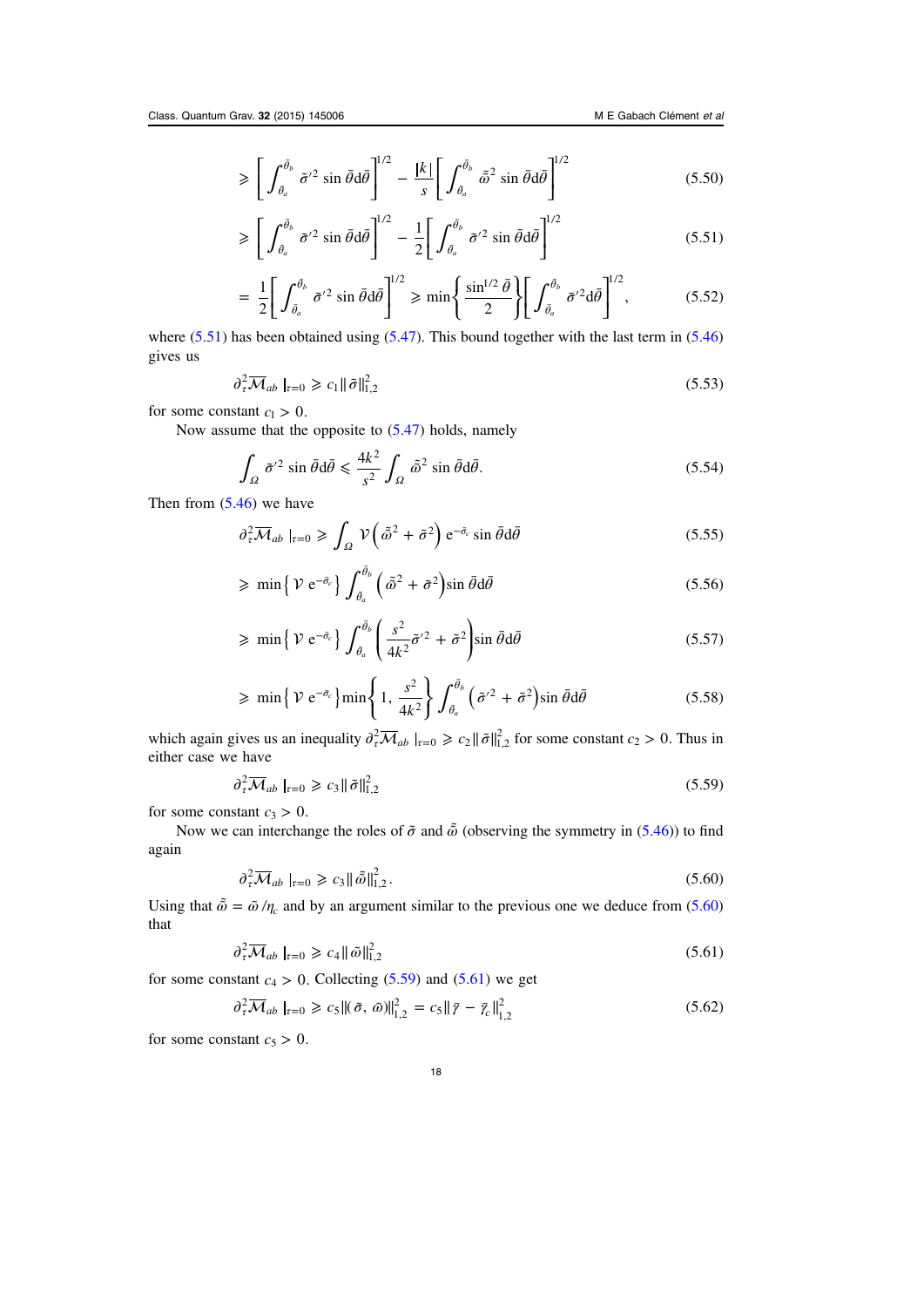<span id="page-19-0"></span>Having treated the second term on the right hand side of [\(5.28](#page-15-0)) we turn to the last one. We claim that there is a constant  $c_6 > 0$  such that if  $\|\bar{\gamma} - \bar{\gamma}_c\|_{1,2} \leq 1$  then

$$
\partial_{\tau}^3 \overline{\mathcal{M}}_{ab} \big|_{\tau = \tau^*} \leq c_6 \| (\tilde{\sigma}, \tilde{\omega}) \|_{1,2}^3. \tag{5.63}
$$

Combined with [\(5.28](#page-15-0)) this would show, as we want, that if  $\|(\tilde{\sigma}, \tilde{\omega})\|_{1,2} \leq \epsilon$  for  $\epsilon$  sufficiently small, then  $(5.24)$  $(5.24)$  $(5.24)$  holds for some constant  $c > 0$ . The bound  $(5.63)$  is indeed easily obtained. A direct computation gives

$$
\partial_{\tau}^{3} \overline{\mathcal{M}}_{ab} = -2 \int_{\bar{\theta}_{a}}^{\bar{\theta}_{b}} \left( \frac{6 \tilde{\sigma} \tilde{\omega}^{\prime 2} - 12 \tilde{\sigma}^{2} \tilde{\omega}^{\prime} \bar{\omega}^{\prime} + 4 \tilde{\sigma}^{3} \bar{\omega}^{\prime 2}}{\bar{\eta}^{2}} + \frac{\mathcal{V}}{2} \tilde{\sigma}^{3} e^{-\tilde{\sigma}} \right) \sin \bar{\theta} d\bar{\theta}.
$$
 (5.64)

Bounds for each term in this integral, compatible with  $(5.63)$ , are obtained by using that  $\|\tilde{\sigma}\|_{\infty} \leq \sqrt{\pi} \|\tilde{\sigma}\|_{1,2} \leq \sqrt{\pi} \|\tilde{\sigma}, \tilde{\omega}\|_{1,2}$ , and that if  $\|\tilde{\gamma} - \tilde{\gamma}_{c}\|_{1,2} \leq 1$  then  $\|\tilde{\sigma}\|_{\infty} \leq c_{7}$  and  $\|\bar{\omega}\|_2 \leq c_8$  for constants  $c_7 > 0$  and  $c_8 > 0$ . For instance the first term is bounded as

$$
\left| 12 \int_{\bar{\theta}_a}^{\bar{\theta}_b} \frac{\tilde{\sigma} \tilde{\omega}'^2}{\bar{\eta}^2} \sin \bar{\theta} d\bar{\theta} \right| \leq 12 \sup \left\{ \frac{1}{\sin^3 \theta} \right\} e^{2c_7} \|\tilde{\sigma}\|_{\infty} \|\tilde{\omega}\|_2^2 \leq c_9 \|(\tilde{\sigma}, \tilde{\omega})\|_{1,2}^3 \tag{5.65}
$$

for some constant  $c_9 > 0$ . The other terms are bounded in the same way.  $\Box$ 

**Proof of proposition 5.2.** It will be more convenient to work with the functional  $\mathcal{M}_{ab}^* (\gamma^*)$ of the arguments  $\gamma^* = (u, \omega)$  with  $u = -\ln \eta$ , given by

$$
\mathcal{M}_{ab}^*\left(\gamma^*\right) = \int_{\bar{\theta}_a}^{\bar{\theta}_b} \left(u'^2 + \omega'^2 e^{2u} + \mathcal{V}^* e^u\right) \sin \bar{\theta} d\bar{\theta},\tag{5.66}
$$

where

$$
\mathcal{V}^* = \mathcal{V} \sin^2 \bar{\theta}.\tag{5.67}
$$

This functional is equal to  $\mathcal{M}_{ab}(\gamma)$  plus a constant independent of the arguments. (Use  $u = -\ln \eta$  in ([5.23\)](#page-14-0)).

If  $\mathcal{M}_{ab}^*$  is shown to satisfy the Palais–Smale (PS) condition (see below), then a simple application of proposition [5.1](#page-15-0) and the mountain pass theorem, as explained in the *corollary* on page 187 of [[15\]](#page-23-0), shows that  $\gamma_e^* = (\ln \eta_e, \omega_e)$  is the only critical point and that  $\mathcal{M}_{ab}^*(\gamma_e^*)$  is the strict absolute minimum of  $\mathcal{M}_{ab}^*$ .

We explain now how to verify the PS condition. Recall first that the PS condition holds iff any sequence  $\gamma_i^*$  for which  $\mathcal{M}_{ab}^*(\gamma_i^*)$  is bounded and for which  $\|\delta \mathcal{M}_{ab}^*(\gamma_i^*)\| \to 0$  has a (strongly) convergent subsequence. Here  $\|\delta \mathcal{M}_{ab}^*(\gamma_i^*)\|$  is the norm of the differential of  $\mathcal{M}_{ab}^*$ at  $\gamma_i^*$ . Recall that this norm is  $\|\delta \mathcal{M}_{ab}^*(\gamma^*)\| = \sup \{ |\delta_X \mathcal{M}_{ab}^*(\gamma^*)| : \|X\|_{1,2} = 1 \}$ . Note from this definition that if  $\|\delta \mathcal{M}_{ab}^*(\gamma_i^*)\| \to 0$ , then for any sequence  $X_i$  with  $\|X_i\|_{1,2} \leq K$  we have

$$
\left| \delta_{X_i} \mathcal{M}_{ab}^* \right| \gamma_i^* \right| \to 0. \tag{5.68}
$$

Now, for any tangent vector  $X = (\tilde{u}, \tilde{\omega})$  to a point  $\gamma^* = (u, \omega)$  we compute

$$
\delta_X \mathcal{M}_{ab}^* \left( \gamma^* \right) = \int_{\bar{\theta}_a}^{\bar{\theta}_b} \left( 2 \tilde{u}' u' + 2 \tilde{u} \omega'^2 e^{2u} + 2 \tilde{\omega}' \omega' e^{2u} + \tilde{u} \mathcal{V} \sin^2 \bar{\theta} e^u \right) \sin \bar{\theta} d\bar{\theta}.
$$
 (5.69)

This expression will be used below.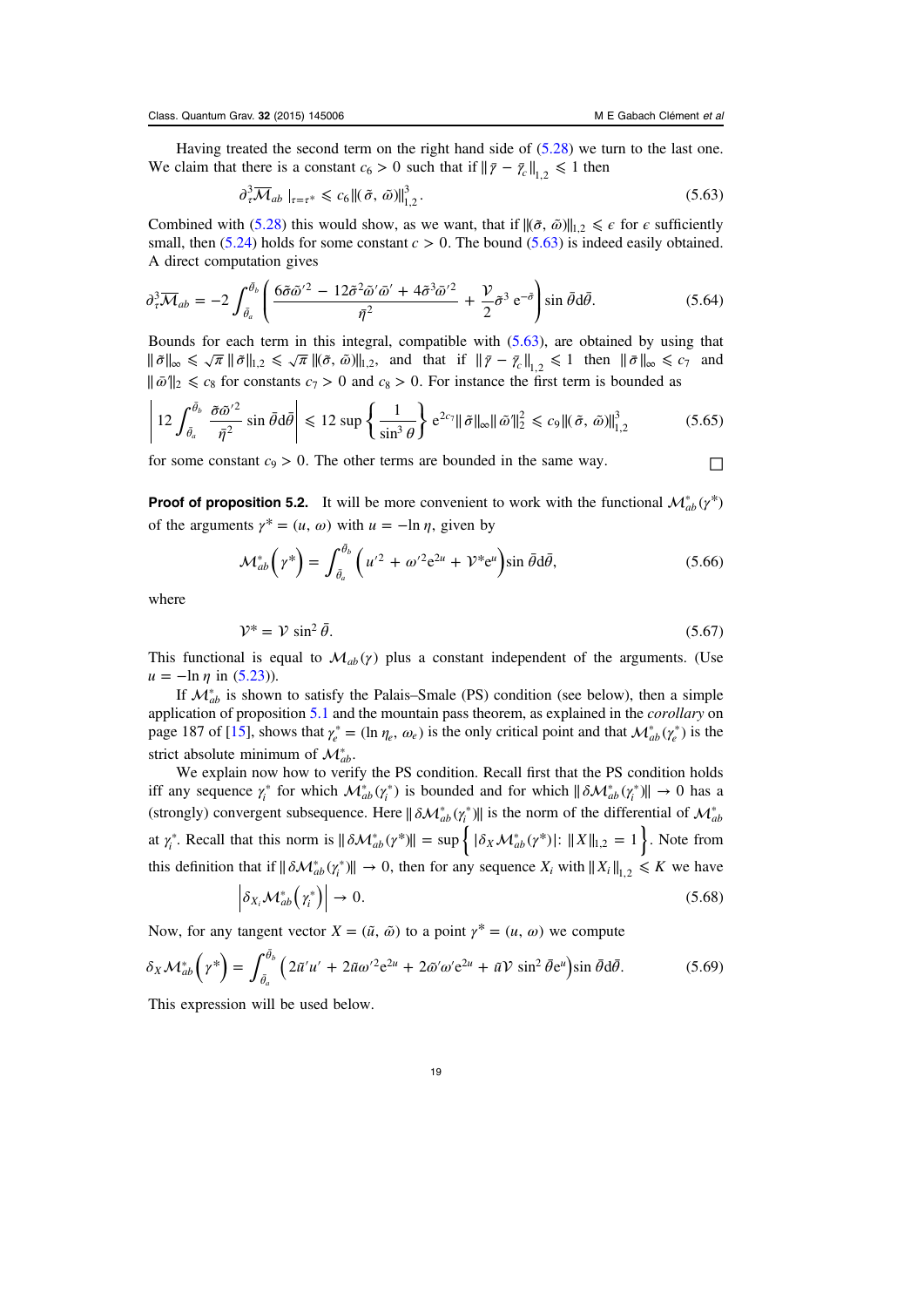<span id="page-20-0"></span>Let  $\gamma_i^*$  be a sequence such that  $\mathcal{M}_{ab}^*(\gamma_i^*)$  is uniformly bounded and such that  $\|\delta \mathcal{M}_{ab}^*(\gamma^*)\| \to 0$ . From [\(5.66\)](#page-19-0) we deduce that  $\|u_i'\|_2$  is uniformly bounded<sup>4</sup> and from this and ([5.17](#page-14-0)) that  $u_i$  is uniformly bounded and uniformly continuous. By the theorem of Arzelà – Ascoli,  $u_i$  has a  $C^0$ -convergent subsequence (that we still index by 'i'). As  $||u_i||_{1,2}$  is uniformly bounded we can assume that  $u_i$  converges weakly in  $H^{1,2}$  too. Then, from the  $C^0$ -boundedness of  $u_i$  and again from [\(5.66\)](#page-19-0), we deduce in a similar fashion that  $\omega_i$  has a subsequence converging in  $C^0$  and weakly in  $H^{1,2}$ .

Assume then without loss of generality that for the above sequence  $\gamma_i^*$  we have  $u_i \to u_\infty$ and  $\omega_i \rightarrow \omega_\infty$  weakly in  $H^{1,2}$  and strongly in  $C^0$ . Let  $c > 0$  be a constant such that  $c < e^{2u_i} \sin \bar{\theta}$  for all *i*. Then,

$$
c \int_{\bar{\theta}_a}^{\bar{\theta}_b} (\omega_i' - \omega_\infty')^2 d\bar{\theta} \le \int_{\bar{\theta}_a}^{\bar{\theta}_b} (\omega_i' - \omega_\infty')^2 e^{2u_i} \sin \bar{\theta} d\bar{\theta}
$$
  
= 
$$
\left( \int_{\bar{\theta}_a}^{\bar{\theta}_b} \omega_i' (\omega_i' - \omega_\infty') e^{2u_i} \sin \bar{\theta} d\bar{\theta} - \int_{\theta_a}^{\bar{\theta}_b} \omega_\infty' (\omega_i' - \omega_\infty') e^{2u_i} \sin \bar{\theta} d\bar{\theta} \right) \to 0,
$$
 (5.70)

where the first integral in (5.70) is seen to go to zero by taking  $V_i = (0, \tilde{\omega}_i)$  with  $\tilde{\omega}_i = \omega_i - \omega_\infty$  in [\(5.68\)](#page-19-0), while the second integral in (5.70) tends to zero because  $\omega_i \to \omega_\infty$ weakly in  $H^{1,2}$  and  $u_i \rightarrow u_\infty$  strongly in  $C^0$  and weakly in  $H^{1,2}$ . From ([5.17](#page-14-0)) and (5.70) we deduce that  $\|\omega_i - \omega_{\infty}\|_2 \to 0$ , which together with (5.70) again shows that  $\omega_i \to \omega_{\infty}$  in  $H^{1,2}$ . The convergence  $u_i \rightarrow u_\infty$  in  $H^{1,2}$  is shown in the same fashion.

**Proof of proposition 5.3.** Inequality  $(5.26)$  follows from propositions [5.1](#page-15-0) and [5.2,](#page-15-0) together with the relation ([5.22](#page-14-0)) between the functionals  $\mathcal{M}_{ab}$  and  $\overline{\mathcal{M}}_{ab}$ , as they imply that extreme KdS data ( $\sigma_e$ ,  $\omega_e$ ) are the unique global minimizers of  $\mathcal{M}_{ab}$  among functions ( $\sigma$ ,  $\omega$ ) having the same boundary conditions as  $(\sigma_e, \omega_e)$  at  $\theta_a, \theta_b$ .

The proof of  $(5.27)$  is line by line identical to the proof when  $\Lambda = 0$  and which was obtained in [\[1](#page-22-0)]. We will only sketch the argument here and refer the reader to [\[1](#page-22-0)] for details. It is important to remark that the presence of the cosmological constant plays no important role in this step.

Divide the interval  $[0, \pi]$  in three regions,  $\Omega_I = {\sin \theta \le e^{(\ln t)^2}}$ ,  $\Omega_{II} = {e^{(\ln t)^2}} \le$  $\sin \theta \le t$  and  $\Omega_{III} = \{t \le \sin \theta\}$ . Note that when t goes to zero, the regions  $\Omega_I$  and  $\Omega_{II}$ shrink toward the poles, while  $\Omega_{III}$  extends to cover the whole interval [0,  $\pi$ ]. Then a specific partition function  $f(\theta)$  (see equations (70)-(71) in [\[1](#page-22-0)]) is used to interpolate between extreme KdS horizon data in region  $\Omega$ <sup>*I*</sup> and general data in region  $\Omega$ <sub>*III*</sub>. Define the auxiliary interpolating data  $\gamma(t) = (\sigma(t), \omega(t))$  as

$$
\gamma(t) = f_t(\sin \theta)\gamma + \left(1 - f_t(\sin \theta)\right)\gamma_e, \tag{5.71}
$$

then, as mentioned before, combining propositions [5.1](#page-15-0) and [5.2](#page-15-0) on the region  $[\theta_a, \theta_b] \coloneqq \Omega_H \cup \Omega_{III}$  for functions  $\gamma(t) \colon \Gamma_{ab} \to \mathbb{R}^2$  we find

$$
\mathcal{M}_{ab}(\gamma(t)) \geq \mathcal{M}_{ab}(\gamma_e). \tag{5.72}
$$

Moreover, as  $\gamma(t)|_{\Omega_t} = \gamma_e|_{\Omega_t}$ , we can extend (5.72) to [0,  $\pi$ ] (recall that [0,  $\pi$ ] =  $\Omega_t \cup [\theta_a, \theta_b]$ ) to obtain

<sup>&</sup>lt;sup>4</sup> Note that there are constants  $0 < c_1 < c_2 < \infty$  such that  $c_1 < \sin \theta < c_2$ .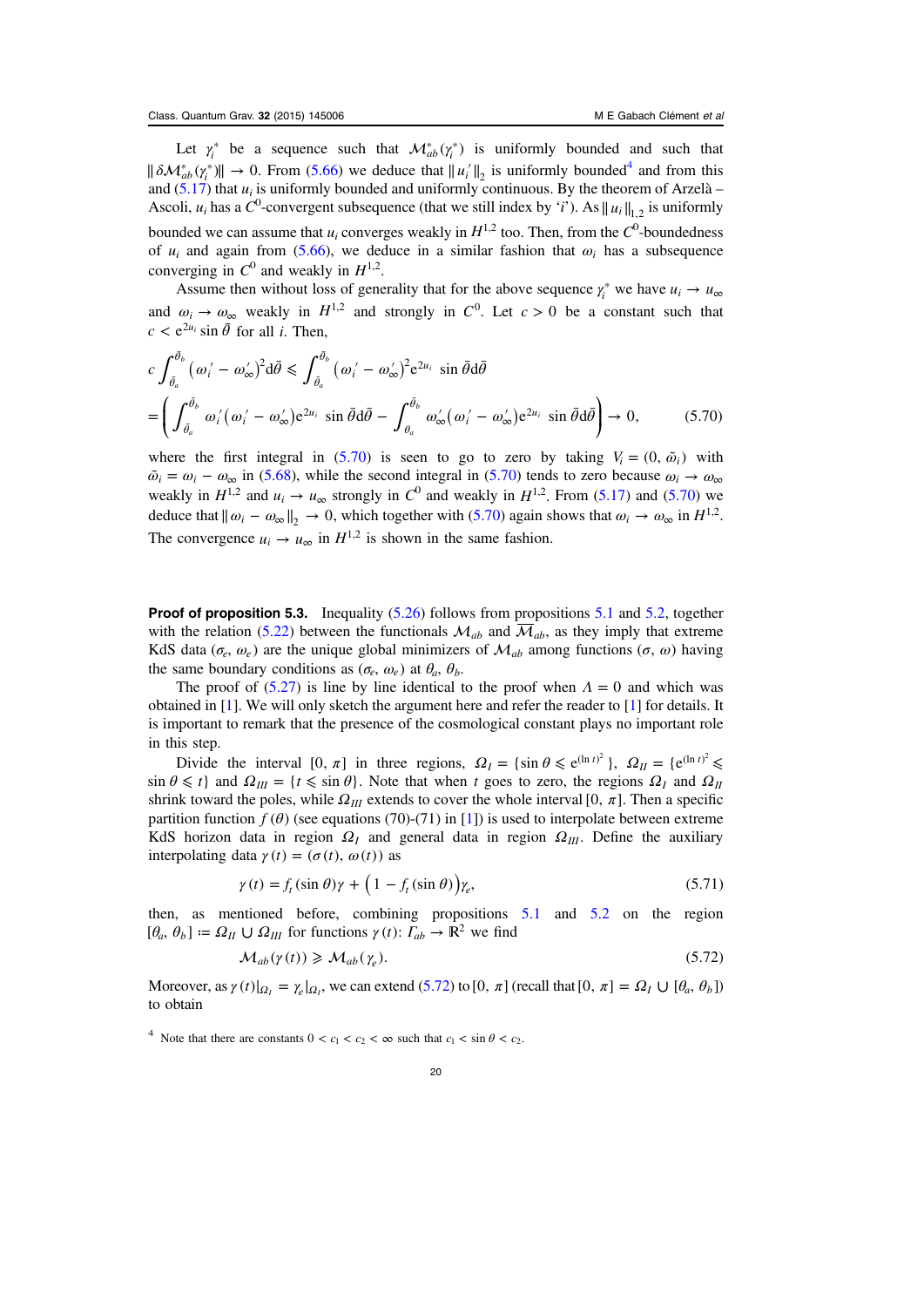$$
\mathcal{M}(\gamma(t)) \geq \mathcal{M}(\gamma_e). \tag{5.73}
$$

<span id="page-21-0"></span>The final step is to show that as  $t$  goes to zero, the mass functional for the auxiliary data converges to the mass functional for the original general data, that is

$$
\lim_{t \to 0} \mathcal{M}(\gamma(t)) = \mathcal{M}(\gamma). \tag{5.74}
$$

This is done in an identical manner as in [[1\]](#page-22-0) (with  $\Lambda$  being irrelevant here), by using that  $\omega = \omega_e + \mathcal{O}(\sin^2 \theta)$  near the poles and that  $\mathcal{M}(\gamma)$  and  $\mathcal{M}(\gamma)$  are well defined.

Inequalities  $(5.73)$  $(5.73)$  $(5.73)$  and  $(5.74)$  give  $(5.27)$ .

Moreover, using the explicit value

$$
e^{\frac{\mathcal{M}\left(\sigma_{e},\omega_{e},\hat{A},\hat{a}\right)-\hat{\beta}}{8\hat{\kappa}}}=\frac{\hat{A}}{4\pi}\tag{5.75}
$$

we find

$$
e \frac{\mathcal{M}\left(\sigma,\omega,\hat{A},\hat{a}\right)-\hat{\beta}}{8\hat{\kappa}} \geq \frac{\hat{A}}{4\pi} \tag{5.76}
$$

which is inequality  $(5.10)$  $(5.10)$  $(5.10)$ .

## 6. Possible generalizations

We conclude discussing possible extensions of our main result to the case with electromagnetic field and to the case *Λ* < 0. In the former case we conjecture an inequality which, in addition to A, J and A, contains electric and magnetic charges  $Q_E$  and  $Q_M$  in the combination  $Q^2 = Q_E^2 + Q_M^2$ . Such an extension is natural from the fact that all special cases are proven, in particular we recall [[6\]](#page-22-0) the bound  $A^2 \ge 16\pi^2 (4J^2 + Q^4)$  in the case  $\Lambda = 0$ . Moreover, extreme Kerr–Newman–de Sitter saturates (6.1) and (6.2).

Conjecture 6.1. Under the assumptions of theorem [1.1](#page-2-0) but under the presence of an electromagnetic field with charges  $Q_E$ ,  $Q_M$  with  $Q^2 = Q_E^2 + Q_M^2$  and for any  $\Lambda > 0$  we have

$$
J^2 \le \frac{A^2}{64\pi^2} \left[ \left( 1 - \frac{\Lambda A}{4\pi} \right) \left( 1 - \frac{\Lambda A}{12\pi} \right) - \frac{2\Lambda Q^2}{3} \right] - \frac{Q^4}{4} \tag{6.1}
$$

or equivalently,

$$
\left(Q^{2} + \frac{\Lambda A^{2}}{48\pi^{2}} - \sqrt{\frac{A^{2}}{16\pi^{2}} \left(1 - \frac{\Lambda A}{6\pi}\right)^{2} - 4J^{2}}\right) \times \left(Q^{2} + \frac{\Lambda A^{2}}{48\pi^{2}} + \sqrt{\frac{A^{2}}{16\pi^{2}} \left(1 - \frac{\Lambda A}{6\pi}\right)^{2} - 4J^{2}}\right) \le 0.
$$
\n(6.2)

Moreover, (6.1) and (6.2) are saturated precisely for extreme Kerr–Newman–de Sitter configurations.

As to the calculations leading to  $(6.1)$  and  $(6.2)$  we made use of equation  $(44)$  of Caldarelli *et al* [[4\]](#page-22-0), where the temperature T of a Kerr–Newman–anti-de Sitter black hole is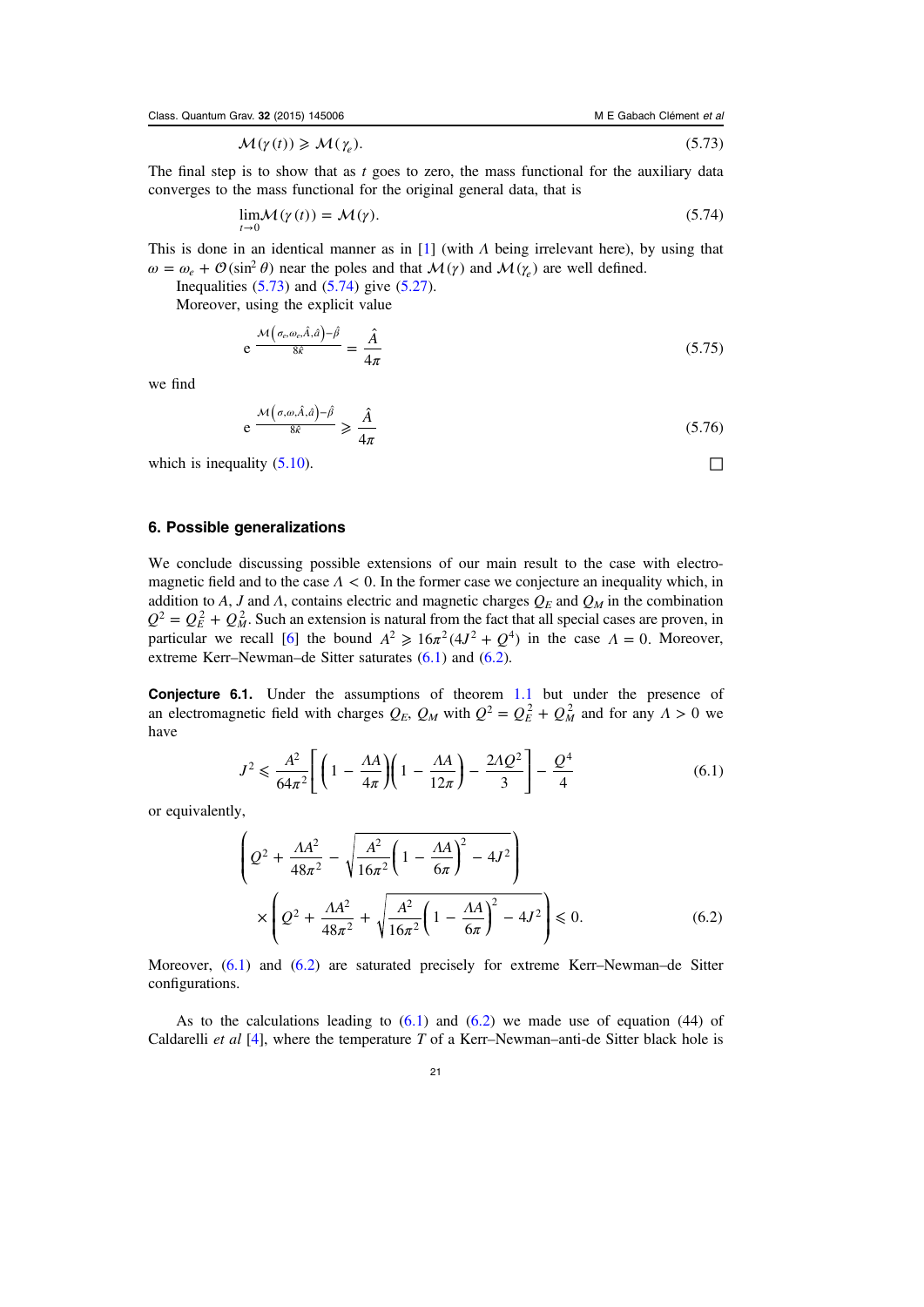<span id="page-22-0"></span>given in terms of  $l^2 = -\frac{3}{A}$ , the mass M, the entropy  $S = A/4$ , Q and J. This calculation is insensitive to the sign of  $\Lambda$ , and the requirement that  $T \ge 0$  gives directly ([6.1](#page-21-0)), while [\(6.2\)](#page-21-0) is obtained via simple algebraic manipulations.

We finally comment on the prospects of proving the area inequalities  $(1.5)$  $(1.5)$  $(1.5)$ ,  $(6.1)$  $(6.1)$  $(6.1)$ and [\(6.2\)](#page-21-0) for the case  $\Lambda < 0$  along the lines described above. We first remark that extreme Kerr–anti-de Sitter saturates ([1.5\)](#page-2-0) which should be clear from the discussion of section [3,](#page-6-0) and extreme Kerr–Newman–anti-de Sitter saturates ([6.1\)](#page-21-0) and [\(6.2\)](#page-21-0). Next, the first part of our proof of [\(1.5\)](#page-2-0), namely the lower bound for A in terms on  $\mathcal M$  as given in ([4.8](#page-10-0)) carries over to  $\Lambda < 0$  straightforwardly. However, attempts of obtaining a lower bound for  $\mathcal M$ analogously to  $(4.12)$  seem to be in vain. The reason is that one can easily construct examples with sufficiently small  $\sigma$  (negative with large modulus), and suitably adjusted  $\omega$  for which the last term in ([4.9](#page-11-0)), which is now negative, dominates the first two positive terms. In fact these examples strongly suggest that  $M$  is even unbounded from below unless the data are restricted appropriately. Therefore, while it is still possible that  $(1.5)$  $(1.5)$  $(1.5)$ ,  $(6.1)$  $(6.1)$  $(6.1)$  and ([6.2](#page-21-0)) hold for  $\Lambda < 0$  as well, our strategy which was successful for  $\Lambda > 0$  is unlikely to carry over.

#### Acknowledgments

We acknowledge helpful discussions with Lars Andersson, Piotr Bizoń, Piotr Chruściel, Sergio Dain, Jose Luis Jaramillo, Marc Mars and Luc Nguyen. MEGC is supported by CONICET (Argentina). WS was funded by the Austrian Science Fund (FWF): P23337-N16 and by the Albert Einstein Institute (Potsdam).

#### **References**

- [1] Aceña A, Dain S and Gabach Clément M E 2011 Horizon area-angular momentum inequality for a class of axially symmetric black holes Class. Quantum Grav. 28 [105014](http://dx.doi.org/10.1088/0264-9381/28/10/105014)
- [2] Andersson L, Mars M and Simon W 2008 Stability of marginally outer trapped surfaces and existence of marginally outer trapped tubes Adv. Theor. Math. Phys. 12 [853](http://dx.doi.org/10.4310/ATMP.2008.v12.n4.a5)–88
- [3] Avila G A and Dain S 2008 The Yamabe invariant for axially symmetric two Kerr black holes initial data Class. Quantum Grav. 25 [225002](http://dx.doi.org/10.1088/0264-9381/25/22/225002)
- [4] Caldarelli M M, Cognola G and Klemm D 2000 Thermodynamics of Kerr–Newman–AdS black holes and conformal field theories Class. Quantum Grav. 17 [399](http://dx.doi.org/10.1088/0264-9381/17/2/310)-420
- [5] Cho J-H, Ko Y and Nam S 2010 The entropy function for the extremal Kerr-(anti-)de Sitter black holes Ann. Phys. 325 [1517](http://dx.doi.org/10.1016/j.aop.2010.02.002)–36
- [6] Dain S and Reiris M 2011 Area-angular-momentum inequality for axisymmetric black holes Phys. Rev. Lett. 107 [051101](http://dx.doi.org/10.1103/PhysRevLett.107.051101)
- [7] Dain S 2010 Extreme throat initial data set and horizon area-angular momentum inequality for axisymmetric black holes Phys. Rev. D 82 [104010](http://dx.doi.org/10.1103/PhysRevD.82.104010)
- [8] Dain S, Jaramillo J L and Reiris M 2012 Area-charge inequality for black holes Class. Quantum Grav. 29 [035013](http://dx.doi.org/10.1088/0264-9381/29/3/035013)
- [9] Gabach Clement M E, Jaramillo J L and Reiris M 2013 Proof of the area-angular momentumcharge inequality for axisymmetric black holes *Class. Quantum Grav.* 30 [065017](http://dx.doi.org/10.1088/0264-9381/30/6/065017)
- [10] Fajman D and Simon W 2014 Area inequalities for stable marginally outer trapped surfaces in Einstein–Maxwell-dilaton theory Adv. Theor. Math. Phys. 8 [685](http://dx.doi.org/10.4310/ATMP.2014.v18.n3.a4)–704
- [11] Hawking S W and Ellis G F R 1973 (The Large Scale Structure of Space-Time (Cambridge Monographs on Mathematical Physics) vol 1) (Cambridge: Cambridge University Press)
- [12] Hayward S A, Shiromizu T and Nakao K-I 1994 A cosmological constant limits the size of black holes *Phys. Rev. D* 49 [5080](http://dx.doi.org/10.1103/PhysRevD.49.5080)-5
- [13] Hildebrandt S, Kaul H and Widman K-O 1977 An existence theorem for harmonic mappings of Riemannian manifolds Acta Math. [138](http://dx.doi.org/10.1007/BF02392311) 1–16